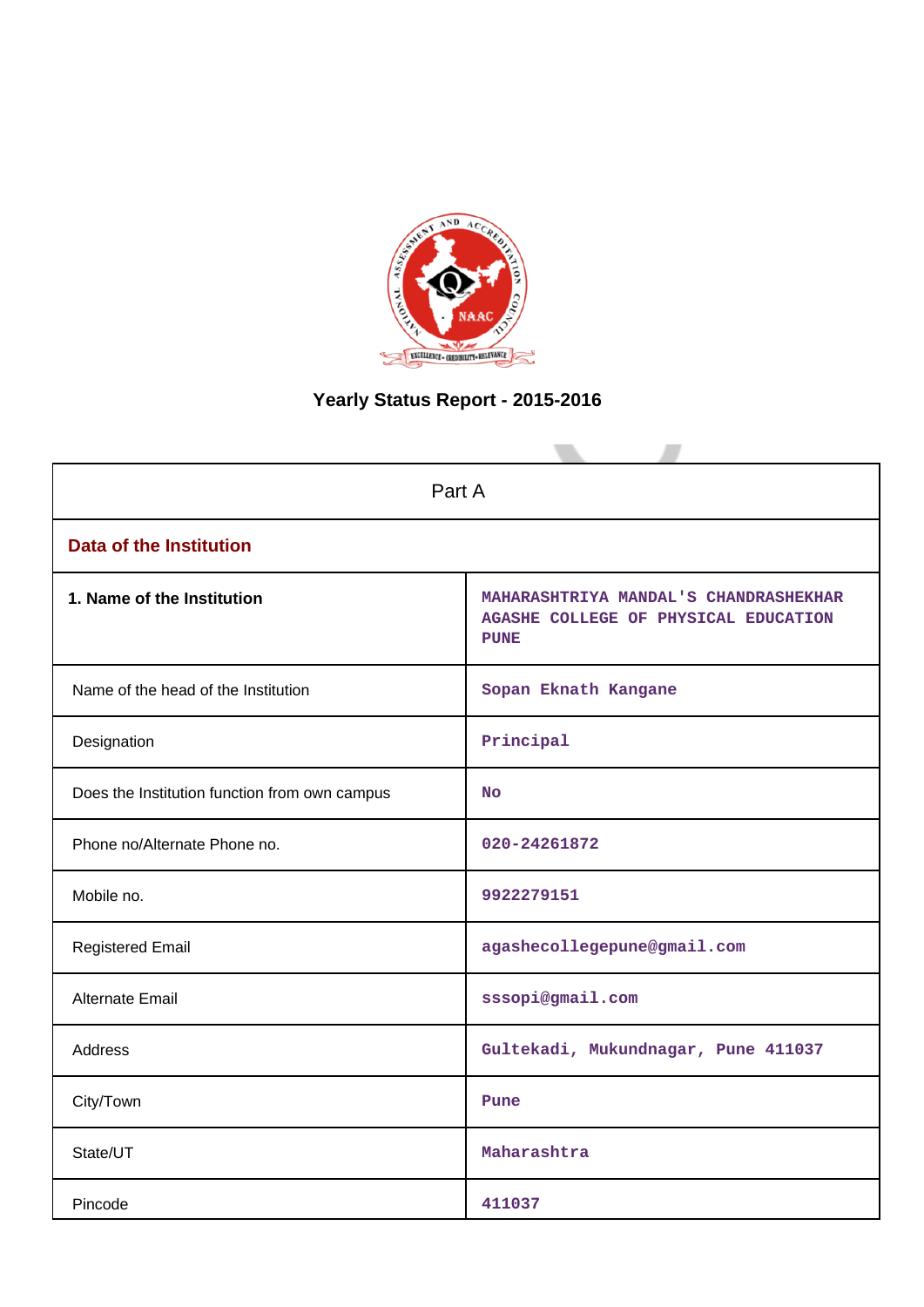| 2. Institutional Status                                                  |                                                                           |             |                                                                                         |                             |           |  |  |
|--------------------------------------------------------------------------|---------------------------------------------------------------------------|-------------|-----------------------------------------------------------------------------------------|-----------------------------|-----------|--|--|
| Affiliated / Constituent                                                 |                                                                           |             | Affiliated                                                                              |                             |           |  |  |
| Type of Institution                                                      |                                                                           |             | Co-education                                                                            |                             |           |  |  |
| Location                                                                 |                                                                           |             | Urban                                                                                   |                             |           |  |  |
| <b>Financial Status</b>                                                  |                                                                           |             | state                                                                                   |                             |           |  |  |
| Name of the IQAC co-ordinator/Director                                   |                                                                           |             | Dr. Shraddha Naik                                                                       |                             |           |  |  |
| Phone no/Alternate Phone no.                                             |                                                                           |             | 020246261872                                                                            |                             |           |  |  |
| Mobile no.                                                               |                                                                           |             | 9850880126                                                                              |                             |           |  |  |
| <b>Registered Email</b>                                                  |                                                                           |             | naik.shraddha@gmail.com                                                                 |                             |           |  |  |
| Alternate Email                                                          |                                                                           |             |                                                                                         | agashecollegepune@gmail.com |           |  |  |
| 3. Website Address                                                       |                                                                           |             |                                                                                         |                             |           |  |  |
| Web-link of the AQAR: (Previous Academic Year)                           |                                                                           |             | http://www.agashecollege.org/A.Y.%20<br>2020-21/AOAR/AOAR%202014-15.pdf                 |                             |           |  |  |
| 4. Whether Academic Calendar prepared during<br>the year                 |                                                                           |             | Yes                                                                                     |                             |           |  |  |
| if yes, whether it is uploaded in the institutional website:<br>Weblink: |                                                                           |             | http://www.agashecollege.org/academic-c<br>alender/ACADEMIC-<br>CALENDER-2015-2016.xlsx |                             |           |  |  |
| <b>5. Accrediation Details</b>                                           |                                                                           |             |                                                                                         |                             |           |  |  |
| Cycle                                                                    | Grade                                                                     | <b>CGPA</b> | Year of                                                                                 | Validity                    |           |  |  |
|                                                                          |                                                                           |             | Accrediation                                                                            | Period From                 | Period To |  |  |
| $\overline{\mathbf{2}}$                                                  | $\, {\bf B}$                                                              | 2.85        | 31-Dec-2009<br>30-Dec-2014<br>2009                                                      |                             |           |  |  |
| 6. Date of Establishment of IQAC                                         |                                                                           |             | $16 - Jun - 2009$                                                                       |                             |           |  |  |
| 7. Internal Quality Assurance System                                     |                                                                           |             |                                                                                         |                             |           |  |  |
|                                                                          | Quality initiatives by IQAC during the year for promoting quality culture |             |                                                                                         |                             |           |  |  |

| Quality initiatives by IQAC during the year for promoting quality culture |                 |                                       |  |  |  |  |
|---------------------------------------------------------------------------|-----------------|---------------------------------------|--|--|--|--|
| Item /Title of the quality initiative by<br>IQAC                          | Date & Duration | Number of participants/ beneficiaries |  |  |  |  |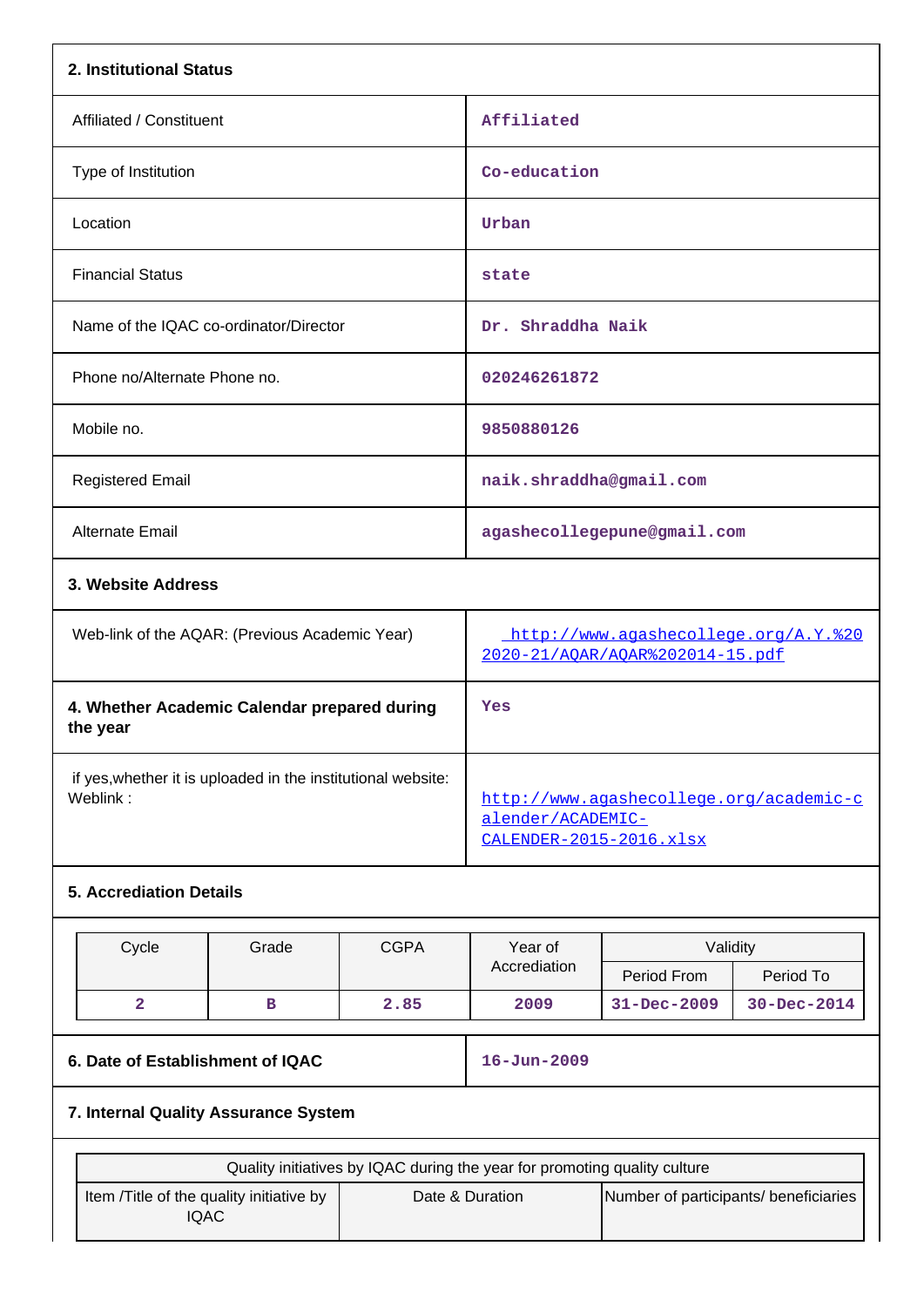#### **No Data Entered/Not Applicable!!!**

[View File](https://assessmentonline.naac.gov.in/public/Postacc/Quality_Initiatives/4679_Quality_Initiatives.pdf)

|                                                                                                                    | 8. Provide the list of funds by Central/ State Government- UGC/CSIR/DST/DBT/ICMR/TEQIP/World<br><b>Bank/CPE of UGC etc.</b> |             |                |                       |                                |             |  |  |
|--------------------------------------------------------------------------------------------------------------------|-----------------------------------------------------------------------------------------------------------------------------|-------------|----------------|-----------------------|--------------------------------|-------------|--|--|
|                                                                                                                    | Institution/Departmen<br>t/Faculty                                                                                          | Scheme      |                | <b>Funding Agency</b> | Year of award with<br>duration | Amount      |  |  |
|                                                                                                                    | nil                                                                                                                         | $\mathbf 0$ |                | Nil                   | 2016<br>$\mathbf 0$            | $\mathbf 0$ |  |  |
|                                                                                                                    |                                                                                                                             |             |                | No Files Uploaded !!! |                                |             |  |  |
|                                                                                                                    | 9. Whether composition of IQAC as per latest<br><b>NAAC</b> guidelines:                                                     |             |                | Yes                   |                                |             |  |  |
| Upload latest notification of formation of IQAC                                                                    |                                                                                                                             |             |                | View File             |                                |             |  |  |
| 10. Number of IQAC meetings held during the<br>year :                                                              |                                                                                                                             |             | $\overline{2}$ |                       |                                |             |  |  |
| The minutes of IQAC meeting and compliances to the<br>decisions have been uploaded on the institutional<br>website |                                                                                                                             |             | No             |                       |                                |             |  |  |
| Upload the minutes of meeting and action taken report                                                              |                                                                                                                             |             |                | No Files Uploaded !!! |                                |             |  |  |
| 11. Whether IQAC received funding from any of<br>the funding agency to support its activities<br>during the year?  |                                                                                                                             |             | <b>No</b>      |                       |                                |             |  |  |

#### **12. Significant contributions made by IQAC during the current year(maximum five bullets)**

**Prepare Year Plan: Every departmental head prepares a detailed yearly plan for their respective departments and submits it to IQAC. IQAC prepares the Year plan accordingly and then presents it in a staff meeting. The plan is discussed in details and changes are suggested (if any). On the basis of the year plan a regular timetable is prepared. Prepare Discuss Teaching Plan: Every subject teacher is told by the IQAC to prepare a Teaching plan for their respective subjects. The teaching plans are presented by respective subject teachers in a staff meeting and the plan are discussed on the basis of objectives set, availability of resources and duration of the course. Student Feedback: The IQAC initiates feedback of the teacher through students on theory and practical teaching twice a year. The feedback is taken before semester examination. A prescribed format of feedback (objective and subjective both) is given to students through Google Forms. The secrecy of the feedback by students is maintained and suggestions given by students based on faculty and teaching are told to concerned faculty (for improvement). The summary of faculty feedback is sent to concerned faculty individually.The Principal and IQAC monitors if improvements are made in future teaching learning process. Other than student feedback on teachers, the principal in consultation IQAC and faculty determine the process for collection of feedback. There is an open suggestion and complaint**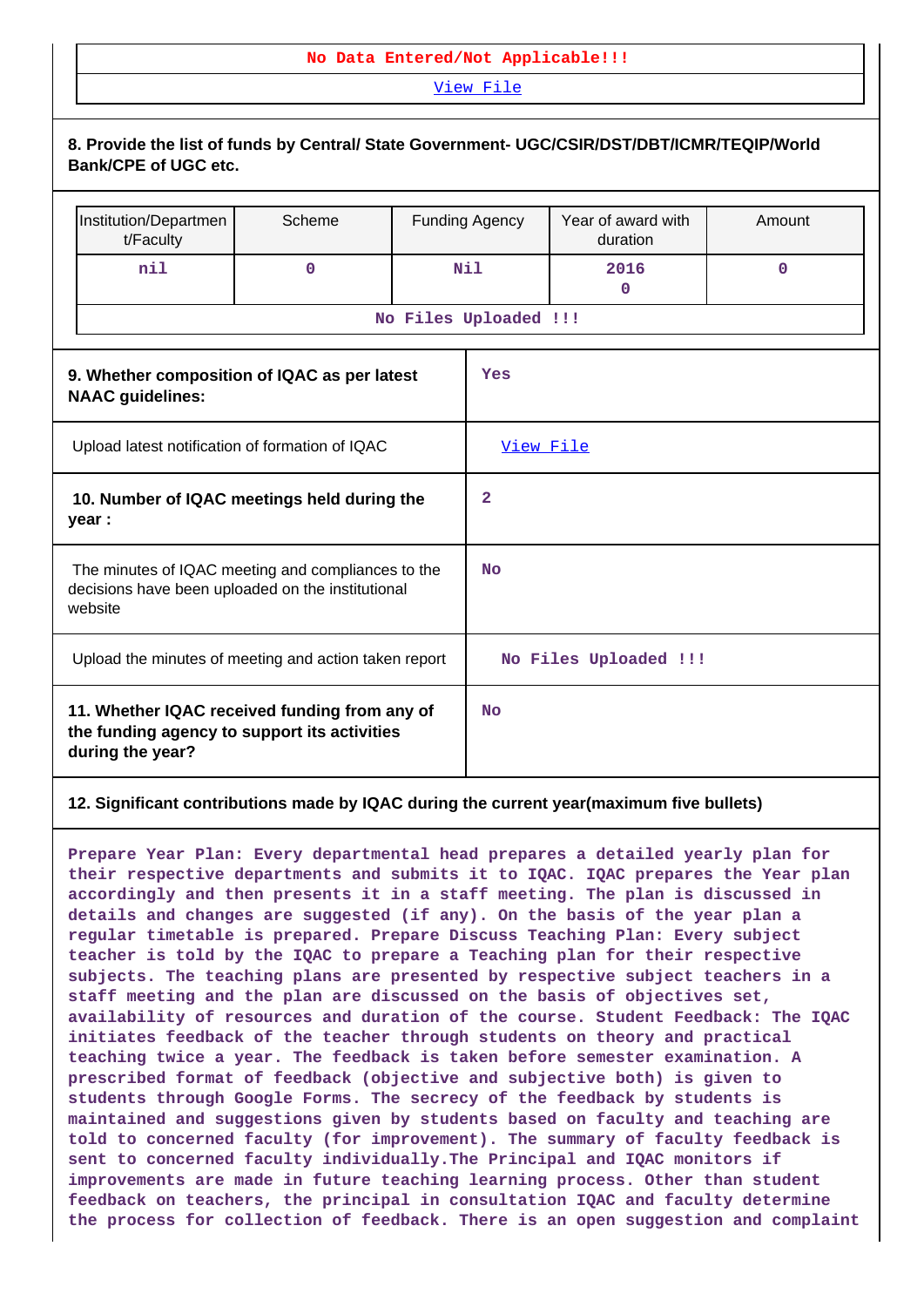**box placed where students can freely give their complaints, suggestions or feedback. The box is checked on monthly basis and if any suggestion/s and complaint/s are found, depending on the suggestion or complaint, a meeting, if required, is initiated and the issue is resolved. The record of all the feedbacks is maintained by the IQAC. Transparency in internal evaluation: The college conducts internal evaluation and is transparent in their system. As soon as the marks are received from respective staff members they are put on notice boards and students are conveyed about it. A one week time is given to students if any discrepancy is found in their marks. If any discrepancy is found Monitor quality check in program IQAC monitors and tries to maintain the quality of the program. For good quality in program IQAC focuses on proper planning, flawless execution and post evaluation of the program. Organization of Workshop and Conference The college organized a conference titled Trends, Issues and Future of Physical Education and Sports on 27th – 28th February 2015. A conference proceedings was also published during the conference which had 52 papers. Conferences IQAC took initiative in planning and organizing the following events during the academic year. a. SET Workshop b. Obstyrace**

#### **No Files Uploaded !!!**

**13. Plan of action chalked out by the IQAC in the beginning of the academic year towards Quality Enhancement and outcome achieved by the end of the academic year**

| Plan of Action                                                                                                       | Achivements/Outcomes  |
|----------------------------------------------------------------------------------------------------------------------|-----------------------|
| Not Applicable                                                                                                       | Not Applicable        |
|                                                                                                                      | No Files Uploaded !!! |
| 14. Whether AQAR was placed before statutory<br>body?                                                                | <b>No</b>             |
| 15. Whether NAAC/or any other accredited<br>body(s) visited IQAC or interacted with it to<br>assess the functioning? | N <sub>O</sub>        |
| 16. Whether institutional data submitted to<br>AISHE:                                                                | Yes                   |
| Year of Submission                                                                                                   | 2016                  |
| Date of Submission                                                                                                   | $31 - Aug - 2016$     |
| 17. Does the Institution have Management<br><b>Information System?</b>                                               | N <sub>O</sub>        |

# **Part B**

#### **CRITERION I – CURRICULAR ASPECTS**

**1.1 – Curriculum Planning and Implementation**

 1.1.1 – Institution has the mechanism for well planned curriculum delivery and documentation. Explain in 500 words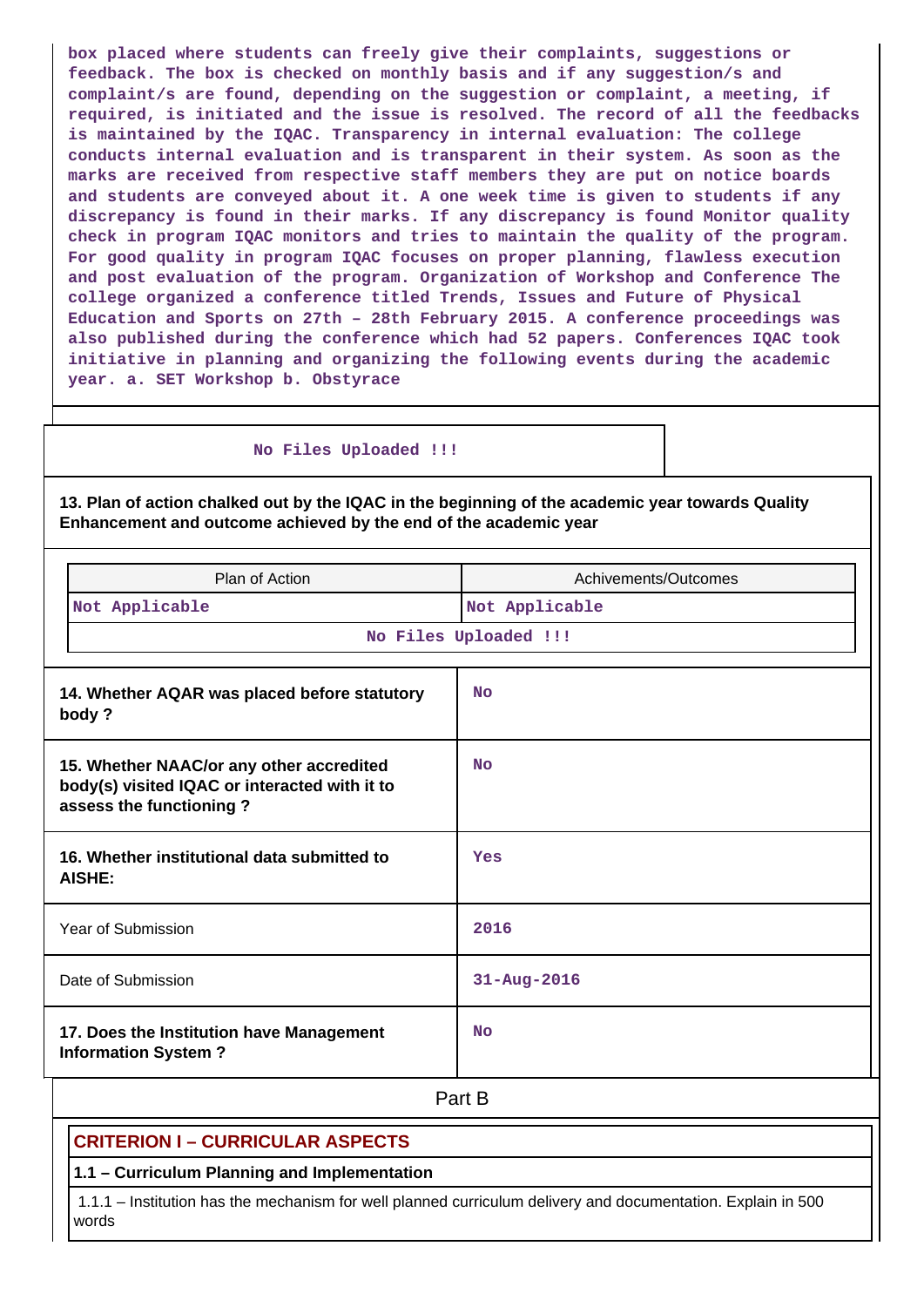**MM's Chandrashekhar Agashe College of Physical Education is affiliated to Savitribai Phule Pune University, Pune. Thus the curriculum is as per the syllabus formed by the SPPU, Pune. The curriculum is designed so as to complete it in given stipulated time. (100 days per semester). Following procedures is followed to deliver the curriculum in best possible way. Yearly Planning Various departmental committees are formed and they give their respective departmental yearly plan, for example Examination department gives dates for internal evaluation, Intramural committee gives dates and activities for intramural etc. Further the detail timetable for theory classes and ground practical is prepared. The subject teacher then gives day to day teaching plan for their respective subject and ground activities including the teaching methodology used. Before implementation of the said planning the teaching plan is discussed in faculty meeting, asked for suggestions and corrections and finally implemented. Final Teaching plans are submitted to IQAC. Year plan is done for delivery of curriculum and following factors are considered 1. Number of actual teaching days 2. Days for examination 3. Co-curricular Activities 4. Availability of faculty 5. Season 6. Remedial classes 7. Internship program 8. Practice teaching days Basic consideration 1. CACPE gives degree in BPEd (Two years course) MPEd (Two years course). BPEd 2nd year course students have to compulsory go through 45 internship program. 2. The overall syllabus for BPEd course is divided in 3 major parts i.e. 2.1 Theory Courses 2.2 Teaching skill development program 2.3 Proficiency in Physical Examination and sports 3. Theory courses For completion of BPEd degree the students have to pass in 16 theory subjects divided into 4 semesters. And for MPEd degree the students have to pass in 14 theory subjects divided into 4 semesters. 4. Teaching skill development program The student teacher has to practice his teaching skills in school setting. He has to take 66 practice teaching lessons. (Including micro lessons and bridge lessons on per group). For Master degree course the teacher student takes 5 practice teaching lessons.All stream students have ground practical for various sports events and specialization of 45 days for one specific event. They are as follows a. BPEd 1st Year- 8 Events, in 28 credits for total 700 Marks b. BPEd 2nd Year- 6 Events, in 20 credits for total 500 Marks Specialization in 1 event in 4 credits total 100 marks c. MPEd 1st Year-3 practical courses 12 credit for 300 marks d. MPEd 2nd Year- 2 practical courses 8 credits for 200 marks**

| 1.1.2 – Certificate/ Diploma Courses introduced during the academic year                                                                                                 |                                            |                          |                                                   |                                                                 |                      |  |  |
|--------------------------------------------------------------------------------------------------------------------------------------------------------------------------|--------------------------------------------|--------------------------|---------------------------------------------------|-----------------------------------------------------------------|----------------------|--|--|
| Certificate<br>Diploma Courses                                                                                                                                           |                                            | Dates of<br>Introduction | Duration<br>Focus on employ<br>ability/entreprene |                                                                 | Skill<br>Development |  |  |
| <b>Not</b><br>Applicable                                                                                                                                                 | <b>NA</b>                                  | 01/12/2016               | $\Omega$                                          | <b>NA</b>                                                       | <b>NA</b>            |  |  |
| 1.2 - Academic Flexibility                                                                                                                                               |                                            |                          |                                                   |                                                                 |                      |  |  |
| 1.2.1 - New programmes/courses introduced during the academic year                                                                                                       |                                            |                          |                                                   |                                                                 |                      |  |  |
|                                                                                                                                                                          | Programme/Course                           | Programme Specialization |                                                   | Dates of Introduction                                           |                      |  |  |
|                                                                                                                                                                          | <b>BPEd</b>                                | <b>NA</b>                |                                                   | 01/12/2016                                                      |                      |  |  |
|                                                                                                                                                                          |                                            | View File                |                                                   |                                                                 |                      |  |  |
| 1.2.2 - Programmes in which Choice Based Credit System (CBCS)/Elective course system implemented at the<br>affiliated Colleges (if applicable) during the academic year. |                                            |                          |                                                   |                                                                 |                      |  |  |
|                                                                                                                                                                          | Name of programmes adopting<br><b>CBCS</b> | Programme Specialization |                                                   | Date of implementation of<br><b>CBCS/Elective Course System</b> |                      |  |  |
|                                                                                                                                                                          | <b>BPEd</b>                                | <b>NA</b>                |                                                   | 01/12/2016                                                      |                      |  |  |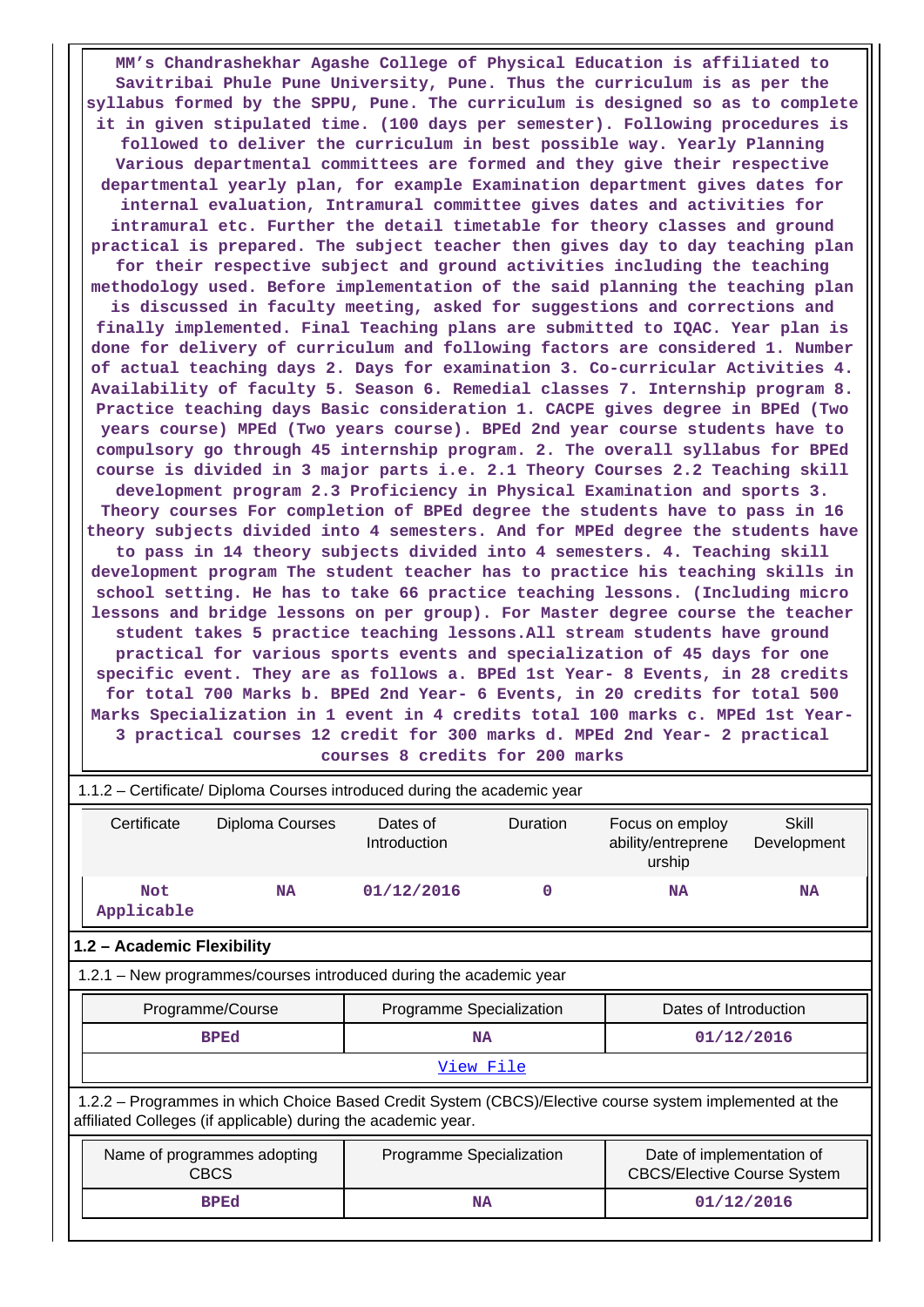| 1.2.3 - Students enrolled in Certificate/ Diploma Courses introduced during the year                                                                                                                                                                                                                                                                                                                                                                                                                                                                                                                                                                                                                                                                                                                                                                                                                                                                                                                                                                                                                                                                                                                                                                                                                                                                                                                                                                                |                          |            |                                                                                                                                                                                                                                                                                                                                                                                                                                                                                                            |  |  |
|---------------------------------------------------------------------------------------------------------------------------------------------------------------------------------------------------------------------------------------------------------------------------------------------------------------------------------------------------------------------------------------------------------------------------------------------------------------------------------------------------------------------------------------------------------------------------------------------------------------------------------------------------------------------------------------------------------------------------------------------------------------------------------------------------------------------------------------------------------------------------------------------------------------------------------------------------------------------------------------------------------------------------------------------------------------------------------------------------------------------------------------------------------------------------------------------------------------------------------------------------------------------------------------------------------------------------------------------------------------------------------------------------------------------------------------------------------------------|--------------------------|------------|------------------------------------------------------------------------------------------------------------------------------------------------------------------------------------------------------------------------------------------------------------------------------------------------------------------------------------------------------------------------------------------------------------------------------------------------------------------------------------------------------------|--|--|
| Certificate<br>Diploma Course                                                                                                                                                                                                                                                                                                                                                                                                                                                                                                                                                                                                                                                                                                                                                                                                                                                                                                                                                                                                                                                                                                                                                                                                                                                                                                                                                                                                                                       |                          |            |                                                                                                                                                                                                                                                                                                                                                                                                                                                                                                            |  |  |
| <b>Number of Students</b>                                                                                                                                                                                                                                                                                                                                                                                                                                                                                                                                                                                                                                                                                                                                                                                                                                                                                                                                                                                                                                                                                                                                                                                                                                                                                                                                                                                                                                           |                          | <b>Nil</b> | Nil                                                                                                                                                                                                                                                                                                                                                                                                                                                                                                        |  |  |
| 1.3 - Curriculum Enrichment                                                                                                                                                                                                                                                                                                                                                                                                                                                                                                                                                                                                                                                                                                                                                                                                                                                                                                                                                                                                                                                                                                                                                                                                                                                                                                                                                                                                                                         |                          |            |                                                                                                                                                                                                                                                                                                                                                                                                                                                                                                            |  |  |
| 1.3.1 - Value-added courses imparting transferable and life skills offered during the year                                                                                                                                                                                                                                                                                                                                                                                                                                                                                                                                                                                                                                                                                                                                                                                                                                                                                                                                                                                                                                                                                                                                                                                                                                                                                                                                                                          |                          |            |                                                                                                                                                                                                                                                                                                                                                                                                                                                                                                            |  |  |
| <b>Value Added Courses</b>                                                                                                                                                                                                                                                                                                                                                                                                                                                                                                                                                                                                                                                                                                                                                                                                                                                                                                                                                                                                                                                                                                                                                                                                                                                                                                                                                                                                                                          | Date of Introduction     |            | Number of Students Enrolled                                                                                                                                                                                                                                                                                                                                                                                                                                                                                |  |  |
| ΝA                                                                                                                                                                                                                                                                                                                                                                                                                                                                                                                                                                                                                                                                                                                                                                                                                                                                                                                                                                                                                                                                                                                                                                                                                                                                                                                                                                                                                                                                  |                          | 01/12/2016 | Nill                                                                                                                                                                                                                                                                                                                                                                                                                                                                                                       |  |  |
|                                                                                                                                                                                                                                                                                                                                                                                                                                                                                                                                                                                                                                                                                                                                                                                                                                                                                                                                                                                                                                                                                                                                                                                                                                                                                                                                                                                                                                                                     |                          | View File  |                                                                                                                                                                                                                                                                                                                                                                                                                                                                                                            |  |  |
| 1.3.2 - Field Projects / Internships under taken during the year                                                                                                                                                                                                                                                                                                                                                                                                                                                                                                                                                                                                                                                                                                                                                                                                                                                                                                                                                                                                                                                                                                                                                                                                                                                                                                                                                                                                    |                          |            |                                                                                                                                                                                                                                                                                                                                                                                                                                                                                                            |  |  |
| Project/Programme Title                                                                                                                                                                                                                                                                                                                                                                                                                                                                                                                                                                                                                                                                                                                                                                                                                                                                                                                                                                                                                                                                                                                                                                                                                                                                                                                                                                                                                                             | Programme Specialization |            | No. of students enrolled for Field<br>Projects / Internships                                                                                                                                                                                                                                                                                                                                                                                                                                               |  |  |
| <b>BPEd</b>                                                                                                                                                                                                                                                                                                                                                                                                                                                                                                                                                                                                                                                                                                                                                                                                                                                                                                                                                                                                                                                                                                                                                                                                                                                                                                                                                                                                                                                         |                          | <b>NA</b>  | <b>Nill</b>                                                                                                                                                                                                                                                                                                                                                                                                                                                                                                |  |  |
|                                                                                                                                                                                                                                                                                                                                                                                                                                                                                                                                                                                                                                                                                                                                                                                                                                                                                                                                                                                                                                                                                                                                                                                                                                                                                                                                                                                                                                                                     |                          | View File  |                                                                                                                                                                                                                                                                                                                                                                                                                                                                                                            |  |  |
| 1.4 - Feedback System                                                                                                                                                                                                                                                                                                                                                                                                                                                                                                                                                                                                                                                                                                                                                                                                                                                                                                                                                                                                                                                                                                                                                                                                                                                                                                                                                                                                                                               |                          |            |                                                                                                                                                                                                                                                                                                                                                                                                                                                                                                            |  |  |
| 1.4.1 - Whether structured feedback received from all the stakeholders.                                                                                                                                                                                                                                                                                                                                                                                                                                                                                                                                                                                                                                                                                                                                                                                                                                                                                                                                                                                                                                                                                                                                                                                                                                                                                                                                                                                             |                          |            |                                                                                                                                                                                                                                                                                                                                                                                                                                                                                                            |  |  |
| <b>Students</b>                                                                                                                                                                                                                                                                                                                                                                                                                                                                                                                                                                                                                                                                                                                                                                                                                                                                                                                                                                                                                                                                                                                                                                                                                                                                                                                                                                                                                                                     |                          |            | Yes                                                                                                                                                                                                                                                                                                                                                                                                                                                                                                        |  |  |
| <b>Teachers</b>                                                                                                                                                                                                                                                                                                                                                                                                                                                                                                                                                                                                                                                                                                                                                                                                                                                                                                                                                                                                                                                                                                                                                                                                                                                                                                                                                                                                                                                     |                          |            | No                                                                                                                                                                                                                                                                                                                                                                                                                                                                                                         |  |  |
| Employers                                                                                                                                                                                                                                                                                                                                                                                                                                                                                                                                                                                                                                                                                                                                                                                                                                                                                                                                                                                                                                                                                                                                                                                                                                                                                                                                                                                                                                                           |                          | No         |                                                                                                                                                                                                                                                                                                                                                                                                                                                                                                            |  |  |
| Alumni                                                                                                                                                                                                                                                                                                                                                                                                                                                                                                                                                                                                                                                                                                                                                                                                                                                                                                                                                                                                                                                                                                                                                                                                                                                                                                                                                                                                                                                              |                          | No         |                                                                                                                                                                                                                                                                                                                                                                                                                                                                                                            |  |  |
| Parents                                                                                                                                                                                                                                                                                                                                                                                                                                                                                                                                                                                                                                                                                                                                                                                                                                                                                                                                                                                                                                                                                                                                                                                                                                                                                                                                                                                                                                                             |                          | No         |                                                                                                                                                                                                                                                                                                                                                                                                                                                                                                            |  |  |
| 1.4.2 - How the feedback obtained is being analyzed and utilized for overall development of the institution?<br>(maximum 500 words)                                                                                                                                                                                                                                                                                                                                                                                                                                                                                                                                                                                                                                                                                                                                                                                                                                                                                                                                                                                                                                                                                                                                                                                                                                                                                                                                 |                          |            |                                                                                                                                                                                                                                                                                                                                                                                                                                                                                                            |  |  |
| <b>Feedback Obtained</b>                                                                                                                                                                                                                                                                                                                                                                                                                                                                                                                                                                                                                                                                                                                                                                                                                                                                                                                                                                                                                                                                                                                                                                                                                                                                                                                                                                                                                                            |                          |            |                                                                                                                                                                                                                                                                                                                                                                                                                                                                                                            |  |  |
| Following chart shows the details of feedback system followed by the<br>institution Stakeholder: Time: Frequency: Responsibility: Follow up: Student<br>feedback on teacher : Each semester (Before examination) : 2 times a year :<br>IQAC : Principal Student feedback on total program : End of the year : 1 time<br>(general): Each year : 1 time in a year : Office : Principal Student feedback<br>: Alumni meet On visits : 1 time in a year Based on visits : Alumni asso.<br>IQAC. Feedback forms are made available on the IQAC page of the college<br>with the faculty will determine the process for collection of feedback.<br>Analyzing and consolidating the feedback Student feedback on teacher The<br>feedback forms are sent to students via Google forms through IQAC channel. The<br>Feedback includes objective as well as subjective questions. The Google forms<br>make it easier to analyses and transformation of data. The analyzed data for<br>all the feedback except student feedback on teachers is discussed in the staff<br>meetings. The result of the individual teacher's feedback is conveyed by the<br>Principal to each teacher individually. The record of all the feedbacks is<br>administration is taken from second year students of Bachelors and master<br>degree students. Analysis of feedback is discussed with principle, faculty<br>meeting and necessary actions has been taken by principle Student feedback on |                          |            | in two years (program end): IQAC : Principal Student feedback on administration<br>on library : Each year : 1 time in a year : Library : IQAC Feedback from alumni<br>Office : Principal Feedback is collected on a prescribed format approved by the<br>website. Other than student feedback on teachers, the principal in consultation<br>maintained by the IQAC. Student feedback on total program Student's feedback on<br>administration (general) Student's feedback on administration is taken from |  |  |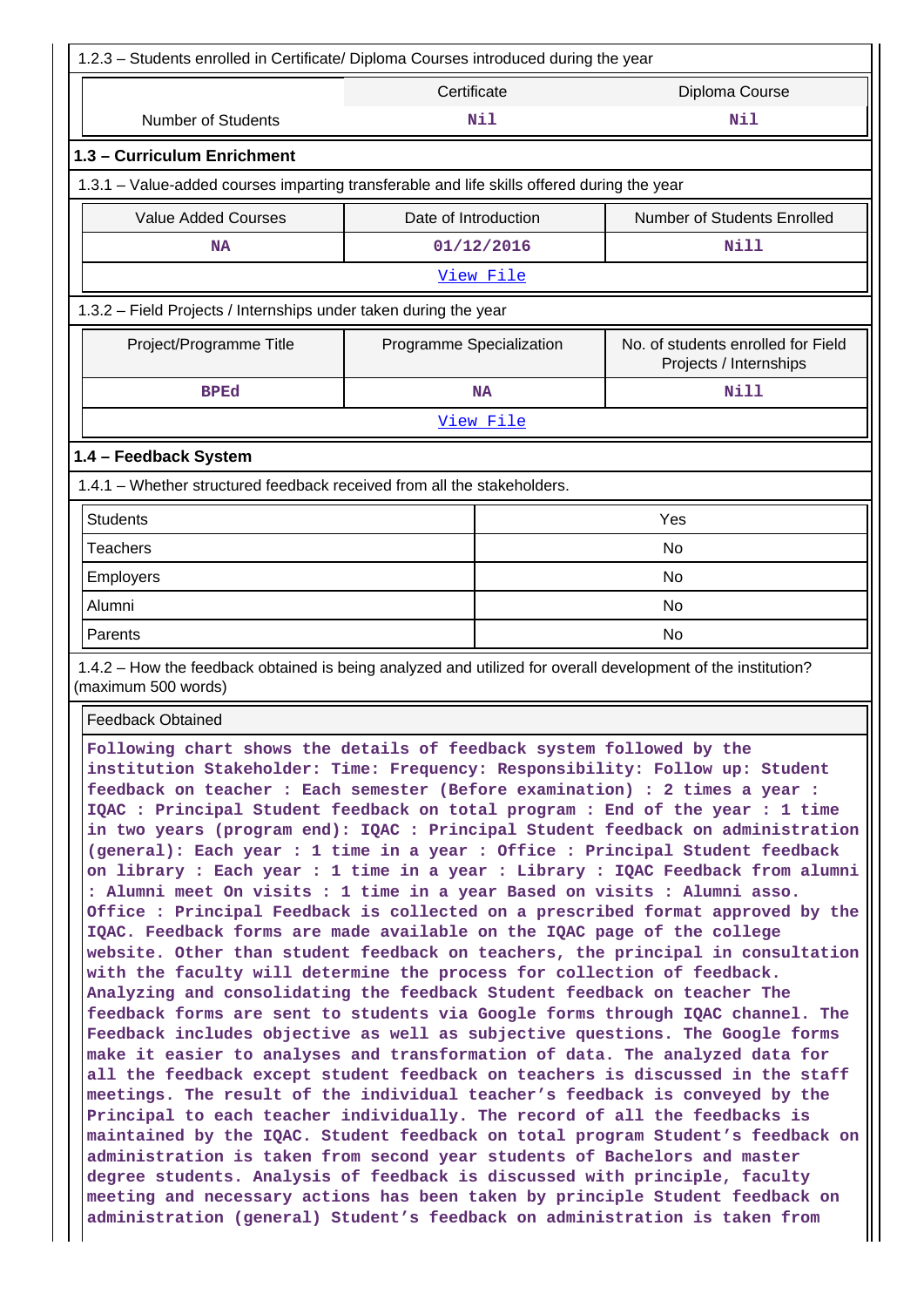**second year students of Bachelors and master degree students. Analysis of feedback is discussed with principle, faculty meeting and necessary actions has been taken by principle Student feedback on library Student's feedback on library is taken from all BPED and MPED students. Analysis of feedback is discussed with principle, faculty meeting and necessary actions has been taken by principle Feedback from alumni Feedback from alumni during alumni meet or any other program when an alumnus comes in college.Analysis of feedback is discussed with principle, faculty meeting and necessary actions has been taken by principle**

# **CRITERION II – TEACHING- LEARNING AND EVALUATION**

(UG)

(PG)

institution

courses

teaching only UG | teaching only PG

institution

and PG courses

courses

### **2.1 – Student Enrolment and Profile**

#### 2.1.1 – Demand Ratio during the year

| Name of the<br>Programme                                      | Programme<br>Specialization                                                                                                                                                                                                  | Number of seats<br>available                         |                                                    | Number of<br>Application received                  | <b>Students Enrolled</b>                  |
|---------------------------------------------------------------|------------------------------------------------------------------------------------------------------------------------------------------------------------------------------------------------------------------------------|------------------------------------------------------|----------------------------------------------------|----------------------------------------------------|-------------------------------------------|
| PhD or DPhil                                                  | Physical<br>Education                                                                                                                                                                                                        |                                                      | 14                                                 | 24                                                 | 14                                        |
| <b>MPEd</b>                                                   | Sports<br>nutrition,<br>Health<br>Education,<br>Pedagogy of<br>Physical<br>Education, Open<br>Course<br>(Adventure<br>Sports), Health<br>Fitness<br>Management,<br>Sports<br>Medicine, Open<br>COurse (OUTDOOR<br>Education) |                                                      | 40                                                 | 128                                                | 40                                        |
| <b>BPEd</b>                                                   | Marathi,<br>Hindi, English,<br>Mathematics,<br>Science,<br>History,<br>Geography,<br>Information<br>Technology,<br>Fitness<br>Conditioning,<br>Yoga Education                                                                | 100<br>View File                                     |                                                    | 195                                                | 100                                       |
| 2.2 - Catering to Student Diversity                           |                                                                                                                                                                                                                              |                                                      |                                                    |                                                    |                                           |
| 2.2.1 - Student - Full time teacher ratio (current year data) |                                                                                                                                                                                                                              |                                                      |                                                    |                                                    |                                           |
| Year                                                          | Number of<br>students enrolled<br>in the institution                                                                                                                                                                         | Number of<br>students enrolled<br>in the institution | Number of<br>fulltime teachers<br>available in the | Number of<br>fulltime teachers<br>available in the | Number of<br>teachers<br>teaching both UG |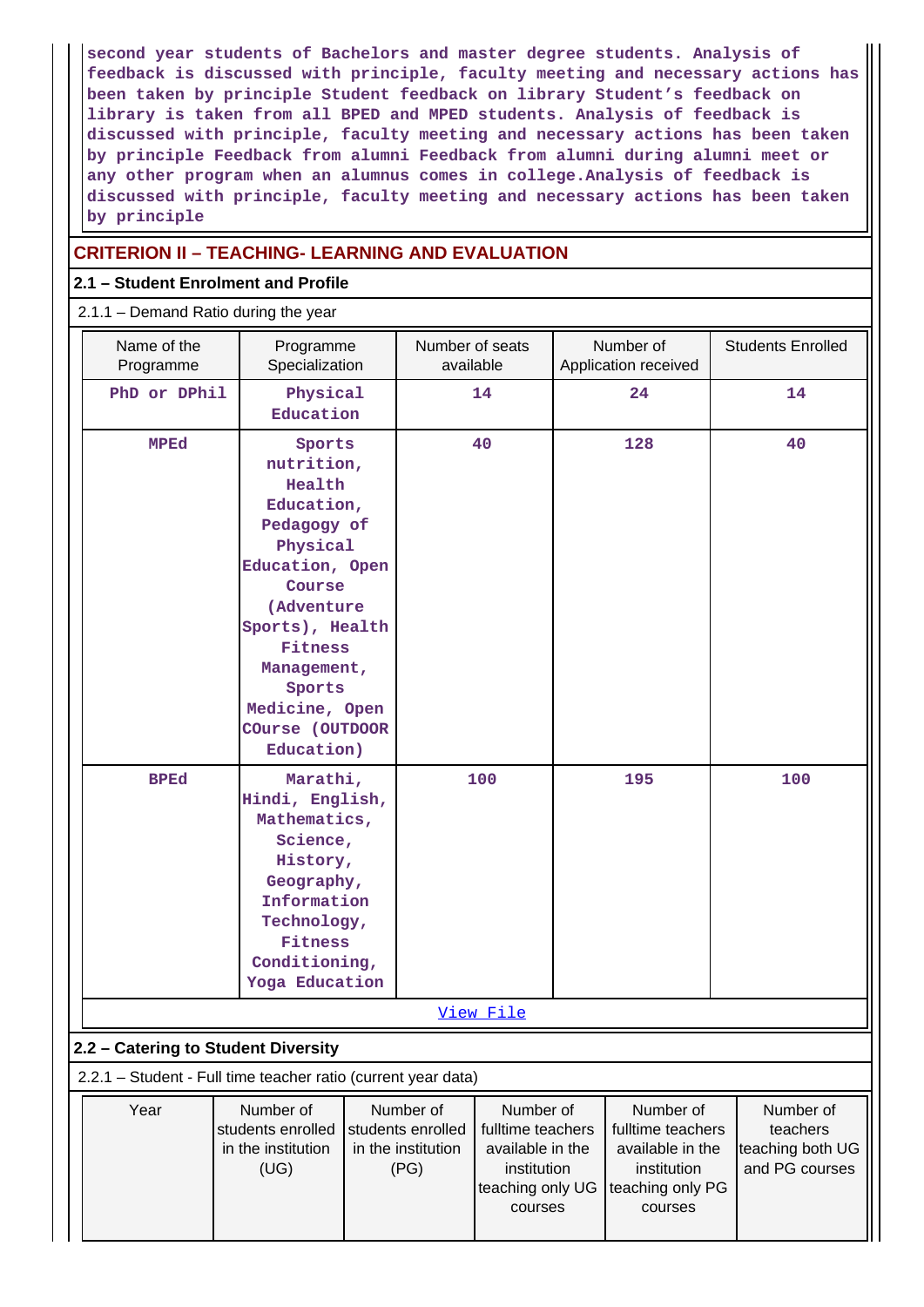| 2.3 - Teaching - Learning Process<br>2.3.1 – Percentage of teachers using ICT for effective teaching with Learning Management Systems (LMS), E-<br>learning resources etc. (current year data)<br>Number of<br>Number of<br>Number of ICT<br>Numberof smart<br><b>ICT Tools and</b><br>E-resources and<br><b>Teachers on Roll</b><br>teachers using<br>enabled<br>techniques used<br>classrooms<br>resources<br>ICT (LMS, e-<br>available<br>Classrooms<br>Resources)<br>12<br>4<br>$\overline{\mathbf{4}}$<br>$\mathbf{1}$<br>$\overline{\mathbf{2}}$<br>15<br>View File of ICT Tools and resources<br>View File of E-resources and techniques used<br>2.3.2 - Students mentoring system available in the institution? Give details. (maximum 500 words)<br>We have mentoring system in our institute. A. Mentoring and guidance of school subject and Physical Education<br>subject lessons. All the students of BPEd 1st year students are divided amongst the faculty. These students<br>have one to one interaction with the concerned faculty member. With guidance for lessons these group of<br>students also discuss any issues related to academics and administration is informally and solution is sought out.<br>Teacher student Ratio- 1:15 B. Master degree students are divided amongst Faculty members for research<br>paper guidance. Here also students informal mentoring takes place. With guidance for research paper the<br>students get freedom to discuss any issues and suggestion related to academics and administration and solution<br>is sought out. Teacher student Ratio of around 1:2/3/4. The ratio is changed according to topics of expertise. The<br>college tries to maintain a healthy ratio. C. Mentoring for organization of Intramurals All students get chance to<br>organize intramurals throughout the year. A faculty member is made in charge for the same. During the<br>intramural the students are mentored regarding organizing and administration part. Teacher student Ratio-1:25<br>D. Seminars and Conference 2nd year Master's degree students get a chance to attend National/International<br>conference/seminar. For this they are mentored to send and present paper. Some faculty members are allotted<br>to this activity on rotation basis which are involved in mentoring and guidance. Teacher student Ratio-1:35<br>Number of students enrolled in the<br>Number of fulltime teachers<br>Mentor: Mentee Ratio<br>institution<br>9:1<br>140<br>15<br>2.4 - Teacher Profile and Quality<br>2.4.1 - Number of full time teachers appointed during the year<br>No. of sanctioned<br>No. of faculty with<br>No. of filled positions<br>Vacant positions<br>Positions filled during<br>Ph.D<br>positions<br>the current year<br><b>Nill</b><br>Nill<br>Nill<br>Nill<br>Nill<br>2.4.2 - Honours and recognition received by teachers (received awards, recognition, fellowships at State, National,<br>International level from Government, recognised bodies during the year)<br>Year of Award<br>Name of full time teachers<br>Name of the award,<br>Designation<br>fellowship, received from<br>receiving awards from<br>Government or recognized<br>state level, national level,<br>international level<br>bodies<br>2015<br>Assistant<br>Nil<br>Nil<br>Professor<br>View File<br>2.5 - Evaluation Process and Reforms<br>2.5.1 – Number of days from the date of semester-end/ year- end examination till the declaration of results during<br>the year<br>Date of declaration of<br>Programme Name<br>Programme Code<br>Semester/year<br>Last date of the last | 2015 |  | 100 |  | 40 | 12 |  |  | 3 | 15 |
|----------------------------------------------------------------------------------------------------------------------------------------------------------------------------------------------------------------------------------------------------------------------------------------------------------------------------------------------------------------------------------------------------------------------------------------------------------------------------------------------------------------------------------------------------------------------------------------------------------------------------------------------------------------------------------------------------------------------------------------------------------------------------------------------------------------------------------------------------------------------------------------------------------------------------------------------------------------------------------------------------------------------------------------------------------------------------------------------------------------------------------------------------------------------------------------------------------------------------------------------------------------------------------------------------------------------------------------------------------------------------------------------------------------------------------------------------------------------------------------------------------------------------------------------------------------------------------------------------------------------------------------------------------------------------------------------------------------------------------------------------------------------------------------------------------------------------------------------------------------------------------------------------------------------------------------------------------------------------------------------------------------------------------------------------------------------------------------------------------------------------------------------------------------------------------------------------------------------------------------------------------------------------------------------------------------------------------------------------------------------------------------------------------------------------------------------------------------------------------------------------------------------------------------------------------------------------------------------------------------------------------------------------------------------------------------------------------------------------------------------------------------------------------------------------------------------------------------------------------------------------------------------------------------------------------------------------------------------------------------------------------------------------------------------------------------------------------------------------------------------------------------------------------------------------------------------------------------------------------------------------------------------------------------------------------------------------------------------------------------------------------------------------------------------------------------------------------------------------------------------------------------------------------------------------------------------------------------------------------------------------------|------|--|-----|--|----|----|--|--|---|----|
|                                                                                                                                                                                                                                                                                                                                                                                                                                                                                                                                                                                                                                                                                                                                                                                                                                                                                                                                                                                                                                                                                                                                                                                                                                                                                                                                                                                                                                                                                                                                                                                                                                                                                                                                                                                                                                                                                                                                                                                                                                                                                                                                                                                                                                                                                                                                                                                                                                                                                                                                                                                                                                                                                                                                                                                                                                                                                                                                                                                                                                                                                                                                                                                                                                                                                                                                                                                                                                                                                                                                                                                                                                  |      |  |     |  |    |    |  |  |   |    |
|                                                                                                                                                                                                                                                                                                                                                                                                                                                                                                                                                                                                                                                                                                                                                                                                                                                                                                                                                                                                                                                                                                                                                                                                                                                                                                                                                                                                                                                                                                                                                                                                                                                                                                                                                                                                                                                                                                                                                                                                                                                                                                                                                                                                                                                                                                                                                                                                                                                                                                                                                                                                                                                                                                                                                                                                                                                                                                                                                                                                                                                                                                                                                                                                                                                                                                                                                                                                                                                                                                                                                                                                                                  |      |  |     |  |    |    |  |  |   |    |
|                                                                                                                                                                                                                                                                                                                                                                                                                                                                                                                                                                                                                                                                                                                                                                                                                                                                                                                                                                                                                                                                                                                                                                                                                                                                                                                                                                                                                                                                                                                                                                                                                                                                                                                                                                                                                                                                                                                                                                                                                                                                                                                                                                                                                                                                                                                                                                                                                                                                                                                                                                                                                                                                                                                                                                                                                                                                                                                                                                                                                                                                                                                                                                                                                                                                                                                                                                                                                                                                                                                                                                                                                                  |      |  |     |  |    |    |  |  |   |    |
|                                                                                                                                                                                                                                                                                                                                                                                                                                                                                                                                                                                                                                                                                                                                                                                                                                                                                                                                                                                                                                                                                                                                                                                                                                                                                                                                                                                                                                                                                                                                                                                                                                                                                                                                                                                                                                                                                                                                                                                                                                                                                                                                                                                                                                                                                                                                                                                                                                                                                                                                                                                                                                                                                                                                                                                                                                                                                                                                                                                                                                                                                                                                                                                                                                                                                                                                                                                                                                                                                                                                                                                                                                  |      |  |     |  |    |    |  |  |   |    |
|                                                                                                                                                                                                                                                                                                                                                                                                                                                                                                                                                                                                                                                                                                                                                                                                                                                                                                                                                                                                                                                                                                                                                                                                                                                                                                                                                                                                                                                                                                                                                                                                                                                                                                                                                                                                                                                                                                                                                                                                                                                                                                                                                                                                                                                                                                                                                                                                                                                                                                                                                                                                                                                                                                                                                                                                                                                                                                                                                                                                                                                                                                                                                                                                                                                                                                                                                                                                                                                                                                                                                                                                                                  |      |  |     |  |    |    |  |  |   |    |
|                                                                                                                                                                                                                                                                                                                                                                                                                                                                                                                                                                                                                                                                                                                                                                                                                                                                                                                                                                                                                                                                                                                                                                                                                                                                                                                                                                                                                                                                                                                                                                                                                                                                                                                                                                                                                                                                                                                                                                                                                                                                                                                                                                                                                                                                                                                                                                                                                                                                                                                                                                                                                                                                                                                                                                                                                                                                                                                                                                                                                                                                                                                                                                                                                                                                                                                                                                                                                                                                                                                                                                                                                                  |      |  |     |  |    |    |  |  |   |    |
|                                                                                                                                                                                                                                                                                                                                                                                                                                                                                                                                                                                                                                                                                                                                                                                                                                                                                                                                                                                                                                                                                                                                                                                                                                                                                                                                                                                                                                                                                                                                                                                                                                                                                                                                                                                                                                                                                                                                                                                                                                                                                                                                                                                                                                                                                                                                                                                                                                                                                                                                                                                                                                                                                                                                                                                                                                                                                                                                                                                                                                                                                                                                                                                                                                                                                                                                                                                                                                                                                                                                                                                                                                  |      |  |     |  |    |    |  |  |   |    |
|                                                                                                                                                                                                                                                                                                                                                                                                                                                                                                                                                                                                                                                                                                                                                                                                                                                                                                                                                                                                                                                                                                                                                                                                                                                                                                                                                                                                                                                                                                                                                                                                                                                                                                                                                                                                                                                                                                                                                                                                                                                                                                                                                                                                                                                                                                                                                                                                                                                                                                                                                                                                                                                                                                                                                                                                                                                                                                                                                                                                                                                                                                                                                                                                                                                                                                                                                                                                                                                                                                                                                                                                                                  |      |  |     |  |    |    |  |  |   |    |
|                                                                                                                                                                                                                                                                                                                                                                                                                                                                                                                                                                                                                                                                                                                                                                                                                                                                                                                                                                                                                                                                                                                                                                                                                                                                                                                                                                                                                                                                                                                                                                                                                                                                                                                                                                                                                                                                                                                                                                                                                                                                                                                                                                                                                                                                                                                                                                                                                                                                                                                                                                                                                                                                                                                                                                                                                                                                                                                                                                                                                                                                                                                                                                                                                                                                                                                                                                                                                                                                                                                                                                                                                                  |      |  |     |  |    |    |  |  |   |    |
|                                                                                                                                                                                                                                                                                                                                                                                                                                                                                                                                                                                                                                                                                                                                                                                                                                                                                                                                                                                                                                                                                                                                                                                                                                                                                                                                                                                                                                                                                                                                                                                                                                                                                                                                                                                                                                                                                                                                                                                                                                                                                                                                                                                                                                                                                                                                                                                                                                                                                                                                                                                                                                                                                                                                                                                                                                                                                                                                                                                                                                                                                                                                                                                                                                                                                                                                                                                                                                                                                                                                                                                                                                  |      |  |     |  |    |    |  |  |   |    |
|                                                                                                                                                                                                                                                                                                                                                                                                                                                                                                                                                                                                                                                                                                                                                                                                                                                                                                                                                                                                                                                                                                                                                                                                                                                                                                                                                                                                                                                                                                                                                                                                                                                                                                                                                                                                                                                                                                                                                                                                                                                                                                                                                                                                                                                                                                                                                                                                                                                                                                                                                                                                                                                                                                                                                                                                                                                                                                                                                                                                                                                                                                                                                                                                                                                                                                                                                                                                                                                                                                                                                                                                                                  |      |  |     |  |    |    |  |  |   |    |
|                                                                                                                                                                                                                                                                                                                                                                                                                                                                                                                                                                                                                                                                                                                                                                                                                                                                                                                                                                                                                                                                                                                                                                                                                                                                                                                                                                                                                                                                                                                                                                                                                                                                                                                                                                                                                                                                                                                                                                                                                                                                                                                                                                                                                                                                                                                                                                                                                                                                                                                                                                                                                                                                                                                                                                                                                                                                                                                                                                                                                                                                                                                                                                                                                                                                                                                                                                                                                                                                                                                                                                                                                                  |      |  |     |  |    |    |  |  |   |    |
|                                                                                                                                                                                                                                                                                                                                                                                                                                                                                                                                                                                                                                                                                                                                                                                                                                                                                                                                                                                                                                                                                                                                                                                                                                                                                                                                                                                                                                                                                                                                                                                                                                                                                                                                                                                                                                                                                                                                                                                                                                                                                                                                                                                                                                                                                                                                                                                                                                                                                                                                                                                                                                                                                                                                                                                                                                                                                                                                                                                                                                                                                                                                                                                                                                                                                                                                                                                                                                                                                                                                                                                                                                  |      |  |     |  |    |    |  |  |   |    |
|                                                                                                                                                                                                                                                                                                                                                                                                                                                                                                                                                                                                                                                                                                                                                                                                                                                                                                                                                                                                                                                                                                                                                                                                                                                                                                                                                                                                                                                                                                                                                                                                                                                                                                                                                                                                                                                                                                                                                                                                                                                                                                                                                                                                                                                                                                                                                                                                                                                                                                                                                                                                                                                                                                                                                                                                                                                                                                                                                                                                                                                                                                                                                                                                                                                                                                                                                                                                                                                                                                                                                                                                                                  |      |  |     |  |    |    |  |  |   |    |
|                                                                                                                                                                                                                                                                                                                                                                                                                                                                                                                                                                                                                                                                                                                                                                                                                                                                                                                                                                                                                                                                                                                                                                                                                                                                                                                                                                                                                                                                                                                                                                                                                                                                                                                                                                                                                                                                                                                                                                                                                                                                                                                                                                                                                                                                                                                                                                                                                                                                                                                                                                                                                                                                                                                                                                                                                                                                                                                                                                                                                                                                                                                                                                                                                                                                                                                                                                                                                                                                                                                                                                                                                                  |      |  |     |  |    |    |  |  |   |    |
|                                                                                                                                                                                                                                                                                                                                                                                                                                                                                                                                                                                                                                                                                                                                                                                                                                                                                                                                                                                                                                                                                                                                                                                                                                                                                                                                                                                                                                                                                                                                                                                                                                                                                                                                                                                                                                                                                                                                                                                                                                                                                                                                                                                                                                                                                                                                                                                                                                                                                                                                                                                                                                                                                                                                                                                                                                                                                                                                                                                                                                                                                                                                                                                                                                                                                                                                                                                                                                                                                                                                                                                                                                  |      |  |     |  |    |    |  |  |   |    |
|                                                                                                                                                                                                                                                                                                                                                                                                                                                                                                                                                                                                                                                                                                                                                                                                                                                                                                                                                                                                                                                                                                                                                                                                                                                                                                                                                                                                                                                                                                                                                                                                                                                                                                                                                                                                                                                                                                                                                                                                                                                                                                                                                                                                                                                                                                                                                                                                                                                                                                                                                                                                                                                                                                                                                                                                                                                                                                                                                                                                                                                                                                                                                                                                                                                                                                                                                                                                                                                                                                                                                                                                                                  |      |  |     |  |    |    |  |  |   |    |
|                                                                                                                                                                                                                                                                                                                                                                                                                                                                                                                                                                                                                                                                                                                                                                                                                                                                                                                                                                                                                                                                                                                                                                                                                                                                                                                                                                                                                                                                                                                                                                                                                                                                                                                                                                                                                                                                                                                                                                                                                                                                                                                                                                                                                                                                                                                                                                                                                                                                                                                                                                                                                                                                                                                                                                                                                                                                                                                                                                                                                                                                                                                                                                                                                                                                                                                                                                                                                                                                                                                                                                                                                                  |      |  |     |  |    |    |  |  |   |    |
|                                                                                                                                                                                                                                                                                                                                                                                                                                                                                                                                                                                                                                                                                                                                                                                                                                                                                                                                                                                                                                                                                                                                                                                                                                                                                                                                                                                                                                                                                                                                                                                                                                                                                                                                                                                                                                                                                                                                                                                                                                                                                                                                                                                                                                                                                                                                                                                                                                                                                                                                                                                                                                                                                                                                                                                                                                                                                                                                                                                                                                                                                                                                                                                                                                                                                                                                                                                                                                                                                                                                                                                                                                  |      |  |     |  |    |    |  |  |   |    |
|                                                                                                                                                                                                                                                                                                                                                                                                                                                                                                                                                                                                                                                                                                                                                                                                                                                                                                                                                                                                                                                                                                                                                                                                                                                                                                                                                                                                                                                                                                                                                                                                                                                                                                                                                                                                                                                                                                                                                                                                                                                                                                                                                                                                                                                                                                                                                                                                                                                                                                                                                                                                                                                                                                                                                                                                                                                                                                                                                                                                                                                                                                                                                                                                                                                                                                                                                                                                                                                                                                                                                                                                                                  |      |  |     |  |    |    |  |  |   |    |
|                                                                                                                                                                                                                                                                                                                                                                                                                                                                                                                                                                                                                                                                                                                                                                                                                                                                                                                                                                                                                                                                                                                                                                                                                                                                                                                                                                                                                                                                                                                                                                                                                                                                                                                                                                                                                                                                                                                                                                                                                                                                                                                                                                                                                                                                                                                                                                                                                                                                                                                                                                                                                                                                                                                                                                                                                                                                                                                                                                                                                                                                                                                                                                                                                                                                                                                                                                                                                                                                                                                                                                                                                                  |      |  |     |  |    |    |  |  |   |    |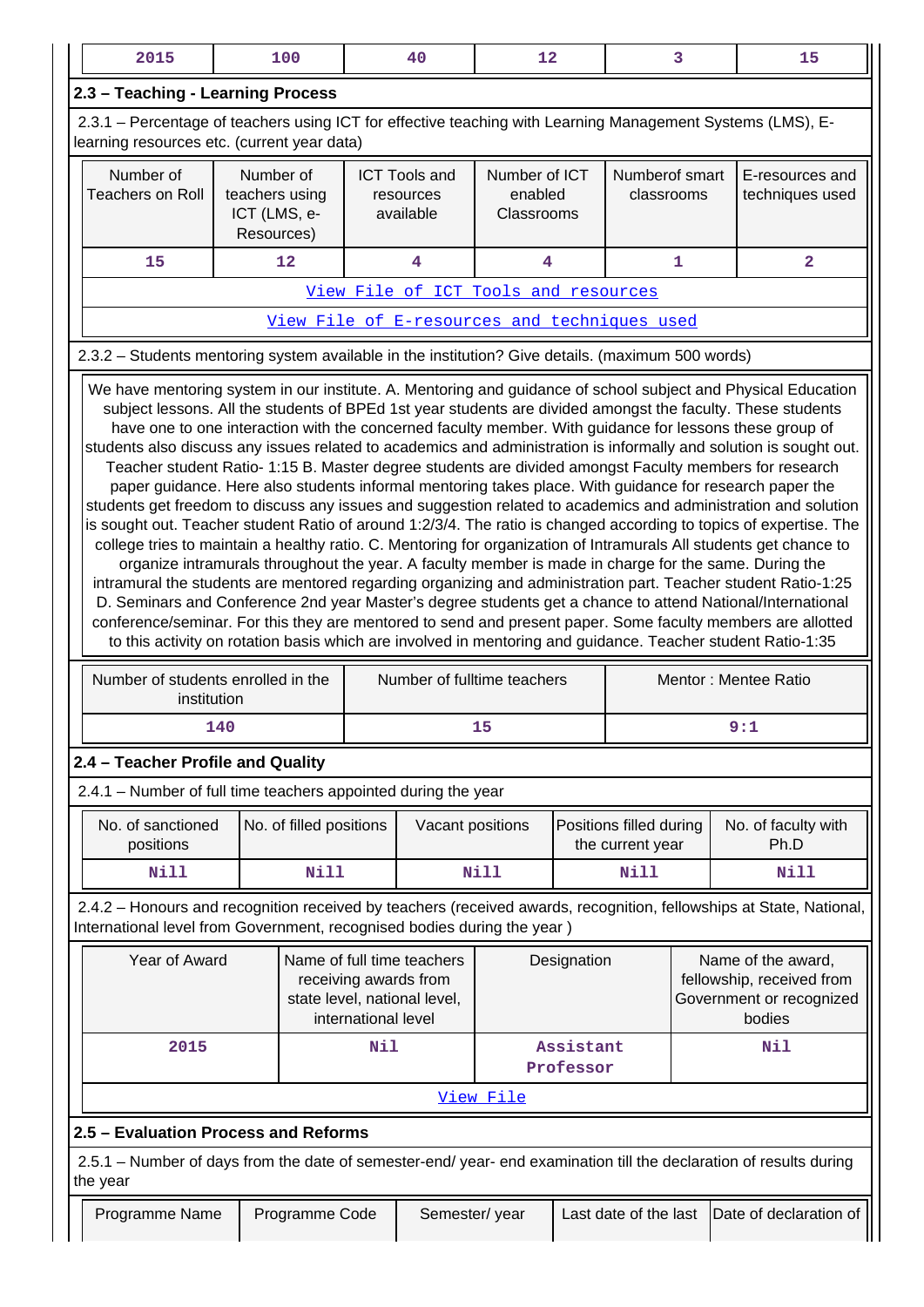|                                                                                                                                                                                                                                                                                                                                                                                                                                                                                                                                                                                                                                                                                                                                                                                                                                                                                                                                                                                                                                                                                                                                                                                                                                                                                                                                                                                                                                                                                                                                                                                                                                                                                                                                                                                                                                                                                                                                                                                                                                                                                                                                                                                                                                                                                                                                                                                                                                                                                                                                                                                                                                                                                                                                                                                                                                                                                                                                                       |                          |                                      | semester-end/year-<br>end examination | results of semester-<br>end/ year- end<br>examination |  |  |
|-------------------------------------------------------------------------------------------------------------------------------------------------------------------------------------------------------------------------------------------------------------------------------------------------------------------------------------------------------------------------------------------------------------------------------------------------------------------------------------------------------------------------------------------------------------------------------------------------------------------------------------------------------------------------------------------------------------------------------------------------------------------------------------------------------------------------------------------------------------------------------------------------------------------------------------------------------------------------------------------------------------------------------------------------------------------------------------------------------------------------------------------------------------------------------------------------------------------------------------------------------------------------------------------------------------------------------------------------------------------------------------------------------------------------------------------------------------------------------------------------------------------------------------------------------------------------------------------------------------------------------------------------------------------------------------------------------------------------------------------------------------------------------------------------------------------------------------------------------------------------------------------------------------------------------------------------------------------------------------------------------------------------------------------------------------------------------------------------------------------------------------------------------------------------------------------------------------------------------------------------------------------------------------------------------------------------------------------------------------------------------------------------------------------------------------------------------------------------------------------------------------------------------------------------------------------------------------------------------------------------------------------------------------------------------------------------------------------------------------------------------------------------------------------------------------------------------------------------------------------------------------------------------------------------------------------------------|--------------------------|--------------------------------------|---------------------------------------|-------------------------------------------------------|--|--|
| MPEd                                                                                                                                                                                                                                                                                                                                                                                                                                                                                                                                                                                                                                                                                                                                                                                                                                                                                                                                                                                                                                                                                                                                                                                                                                                                                                                                                                                                                                                                                                                                                                                                                                                                                                                                                                                                                                                                                                                                                                                                                                                                                                                                                                                                                                                                                                                                                                                                                                                                                                                                                                                                                                                                                                                                                                                                                                                                                                                                                  | <b>Not</b><br>Applicable | SEMESTER 2 4                         | 15/05/2015                            | 17/06/2015                                            |  |  |
| <b>BPEd</b>                                                                                                                                                                                                                                                                                                                                                                                                                                                                                                                                                                                                                                                                                                                                                                                                                                                                                                                                                                                                                                                                                                                                                                                                                                                                                                                                                                                                                                                                                                                                                                                                                                                                                                                                                                                                                                                                                                                                                                                                                                                                                                                                                                                                                                                                                                                                                                                                                                                                                                                                                                                                                                                                                                                                                                                                                                                                                                                                           | <b>Not</b><br>Applicable | SEMESTER <sub>2</sub>                | 15/05/2015                            | 28/05/2015                                            |  |  |
|                                                                                                                                                                                                                                                                                                                                                                                                                                                                                                                                                                                                                                                                                                                                                                                                                                                                                                                                                                                                                                                                                                                                                                                                                                                                                                                                                                                                                                                                                                                                                                                                                                                                                                                                                                                                                                                                                                                                                                                                                                                                                                                                                                                                                                                                                                                                                                                                                                                                                                                                                                                                                                                                                                                                                                                                                                                                                                                                                       |                          | View File                            |                                       |                                                       |  |  |
|                                                                                                                                                                                                                                                                                                                                                                                                                                                                                                                                                                                                                                                                                                                                                                                                                                                                                                                                                                                                                                                                                                                                                                                                                                                                                                                                                                                                                                                                                                                                                                                                                                                                                                                                                                                                                                                                                                                                                                                                                                                                                                                                                                                                                                                                                                                                                                                                                                                                                                                                                                                                                                                                                                                                                                                                                                                                                                                                                       |                          |                                      |                                       |                                                       |  |  |
| 2.5.2 – Reforms initiated on Continuous Internal Evaluation (CIE) system at the institutional level (250 words)<br>Following Internal Evaluation system takes place in institute. BPED Theory For<br>Each course college conduct at least two test per semester Following Assessment<br>technique were used for Internal assessment . Tutorial . Tasks . Project .<br>Presentations . Online objective Exam . Skits Dance . Group Discussions .<br>Exhibition Practical For practical activities following technique and tools<br>were used . Skill performance of game/activity . Journal . Project book .<br>Fitness test administration . Viva-Voce . Demonstration (Rhythmic Activity )<br>Teaching Skill development program Following are the phases of evaluation of<br>teaching practice 1. Micro Teaching: In micro teaching students conduct 6 micro<br>skill lessons in peer group both optional subject and physical education. These<br>lessons were evaluated by mentor teacher 2. Integration lessons: Students<br>conduct three Integration lessons for optional subject and three Integration<br>lessons for physical education 3. Practice lessons: Each student teacher<br>conduct a total of 38 (19 optional subject 19 Physical Education) practice<br>lessons based on the current school curriculum in real school settings. These<br>lessons are to be given in the secondary school i.e. Std VI to X. These<br>Teaching skill development program evaluation by faculty member MPED Theory For<br>Each course college conduct at least four internal tests. For that evaluation<br>following Assessment technique were used . Written test . Case study . Project<br>• Presentations • Online objective Exam • Skits Dance • Group Discussions •<br>Exhibition Practical Following are the activities for practical Fitness<br>conditioning, Measurement evaluation practical (Fitness test, Skill test,<br>Anthropometric Tests, Psychological Physiological Tests), Yog, Course Related<br>Practical Work (Biomechanics, Sports Nutrition, Psychology, Fitness, IT), Sport<br>specialization For practical activities following technique and tools were used<br>• Skill performance of game/activity • Journal • Project book • Fitness test<br>administration . Viva-Voce . Observation Teaching Skill Evaluation of Teaching<br>skills of MPED students on following basis MPED students conduct five advance<br>coaching lessons: • Two fitness based lesson on their peer and faculty member<br>evaluated this lesson. Three advance skill lessons of their specialized sports.<br>Out of three lessons at least one lesson conducted on different sports clubs in<br>Pune city so, student get real life experience. Other practices 1. Internal<br>External- Dates of exams are declared in advance, Notices are put up on notice<br>boards. Marks are entered in CMS. Students can see their marks immediately. 2. |                          |                                      |                                       |                                                       |  |  |
|                                                                                                                                                                                                                                                                                                                                                                                                                                                                                                                                                                                                                                                                                                                                                                                                                                                                                                                                                                                                                                                                                                                                                                                                                                                                                                                                                                                                                                                                                                                                                                                                                                                                                                                                                                                                                                                                                                                                                                                                                                                                                                                                                                                                                                                                                                                                                                                                                                                                                                                                                                                                                                                                                                                                                                                                                                                                                                                                                       |                          | and also faculty development program |                                       |                                                       |  |  |

 2.5.3 – Academic calendar prepared and adhered for conduct of Examination and other related matters (250 words)

 **• Academic calendar is prepared beginning of the year and discussed in faculty meeting. Principal organizes a meeting in July to finalize academic, cocurricular and extra-curricular activities in the academic year. Each department prepares their own plan accordingly and is discussed in this meeting. • A General Year Plan is prepared and approved by the faculty. Information regarding date of opening of academic year, dates of preparation leaves and examinations, holidays/breaks, extra-intramurals, cultural programs,**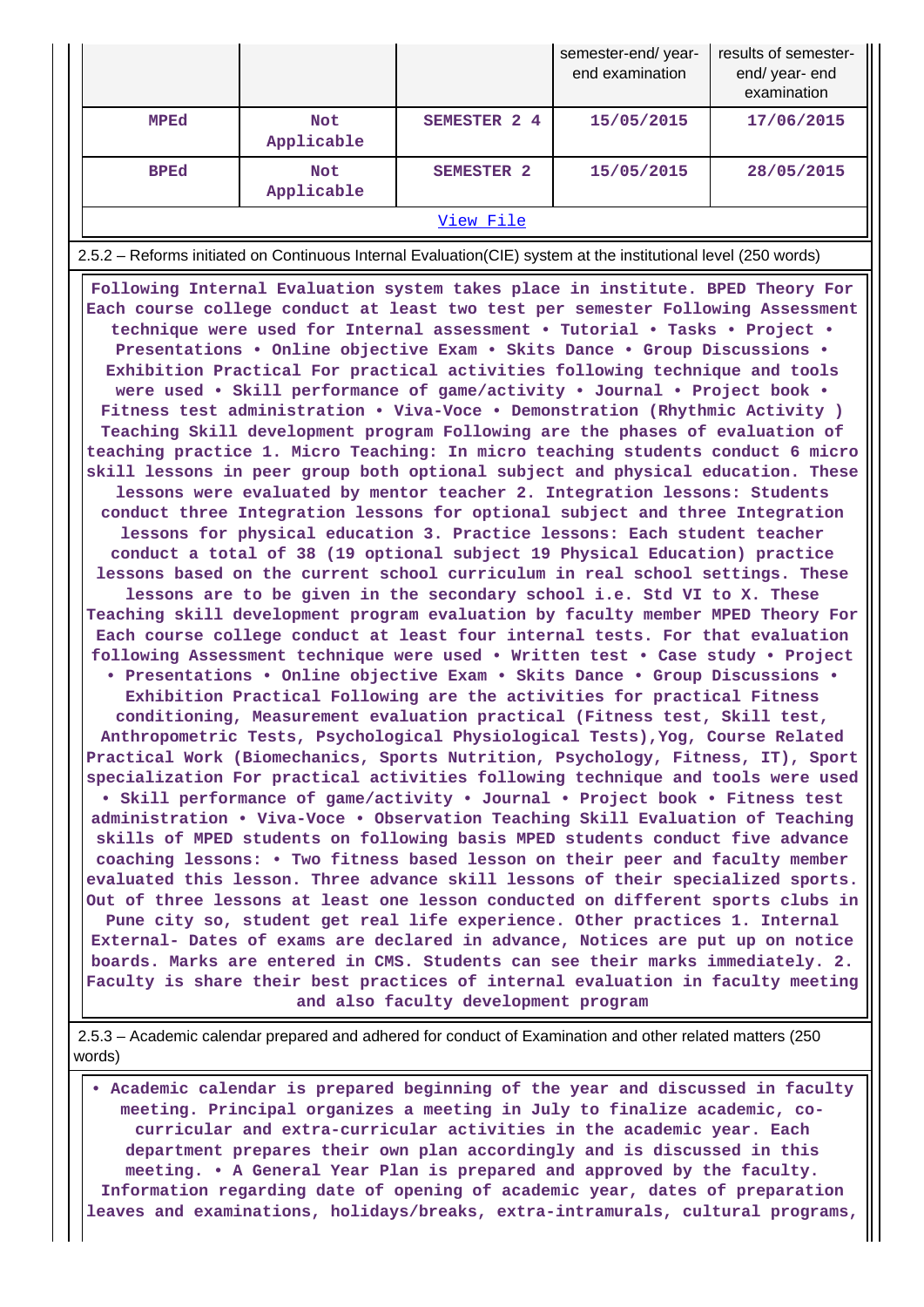**camp, sporting events, conferences, workshops, etc. is discussed. Each department presents his plan which is discussed and finalized. • Total days with time for teaching subject and ground practical's are finalized during the faculty meeting. The academic calendar is planned in such a way that student has ample time for learning and exam preparation. The academic calendar considers preparation leave of minimum 2 weeks prior to external examination. No major event or program is planned prior to any examination – internal or external. • The college tries to stick to the academic calendar and makes changes only if necessary. The changes in dates are discussed and finalized in faculty meeting. The changes are updated on notice boards and conveyed to the students. The faculty also prepares teaching plans considering the academic calendar. Timely review of the plan is also taken and necessary changes made. • For ground practical evaluation two faculty members take examination. • Internal evaluation dates are discussed and finalized. • One faculty member is given responsibility of internal evaluation of academic subjects and other for ground practical. • Academic subject's evaluation is done minimum twice in a given semester the dates of evaluation are announced 15 days earlier. Ground practical evaluation is done after the completion of stipulated time for ground practical.Before the evaluation the student's attendance is considered and defaulters are not allowed to appear for examination. • Ground practical activity is evaluated by two faculty members and academic subject is evaluated by concerned subject faculty member. • Students failing in academic subject are allowed to reappear for the exam once again. • Students, who could not attend**

#### **2.6 – Student Performance and Learning Outcomes**

 2.6.1 – Program outcomes, program specific outcomes and course outcomes for all programs offered by the institution are stated and displayed in website of the institution (to provide the weblink)

 [http://www.agashecollege.org/A.Y.%202020-21/B.P.Ed/BPED%20PO%20&%20CO%202015-20](http://www.agashecollege.org/A.Y.%202020-21/B.P.Ed/BPED%20PO%20&%20CO%202015-20.pdf) [.pdf](http://www.agashecollege.org/A.Y.%202020-21/B.P.Ed/BPED%20PO%20&%20CO%202015-20.pdf)

**examination for some reason, are allowed to reappear for exam.**

| <b>2.0.2 c</b> assignmentage of stage its |                                         |                             |                                                                       |                                                              |                 |  |  |  |
|-------------------------------------------|-----------------------------------------|-----------------------------|-----------------------------------------------------------------------|--------------------------------------------------------------|-----------------|--|--|--|
| Programme<br>Code                         | Programme<br>Name                       | Programme<br>Specialization | Number of<br>students<br>appeared in the<br>final year<br>examination | Number of<br>students passed<br>in final year<br>examination | Pass Percentage |  |  |  |
| <b>Not</b><br>Applicable                  | <b>BPEd</b><br><b>Not</b><br>Applicable |                             | 147                                                                   | 120                                                          | 81.63           |  |  |  |
| Not<br>Applicable                         | <b>MPEd</b>                             | <b>Not</b><br>Applicable    | 44                                                                    | 43                                                           | 97.72           |  |  |  |
| View File                                 |                                         |                             |                                                                       |                                                              |                 |  |  |  |

# 2.6.2 – Pass percentage of students

#### **2.7 – Student Satisfaction Survey**

 2.7.1 – Student Satisfaction Survey (SSS) on overall institutional performance (Institution may design the questionnaire) (results and details be provided as weblink)

<http://www.agashecollege.org/index.html>

## **CRITERION III – RESEARCH, INNOVATIONS AND EXTENSION**

**3.1 – Resource Mobilization for Research**

3.1.1 – Research funds sanctioned and received from various agencies, industry and other organisations

| Nature of the Project | Duration | Name of the funding<br>agency | Total grant<br>sanctioned | Amount received<br>during the year |
|-----------------------|----------|-------------------------------|---------------------------|------------------------------------|
|-----------------------|----------|-------------------------------|---------------------------|------------------------------------|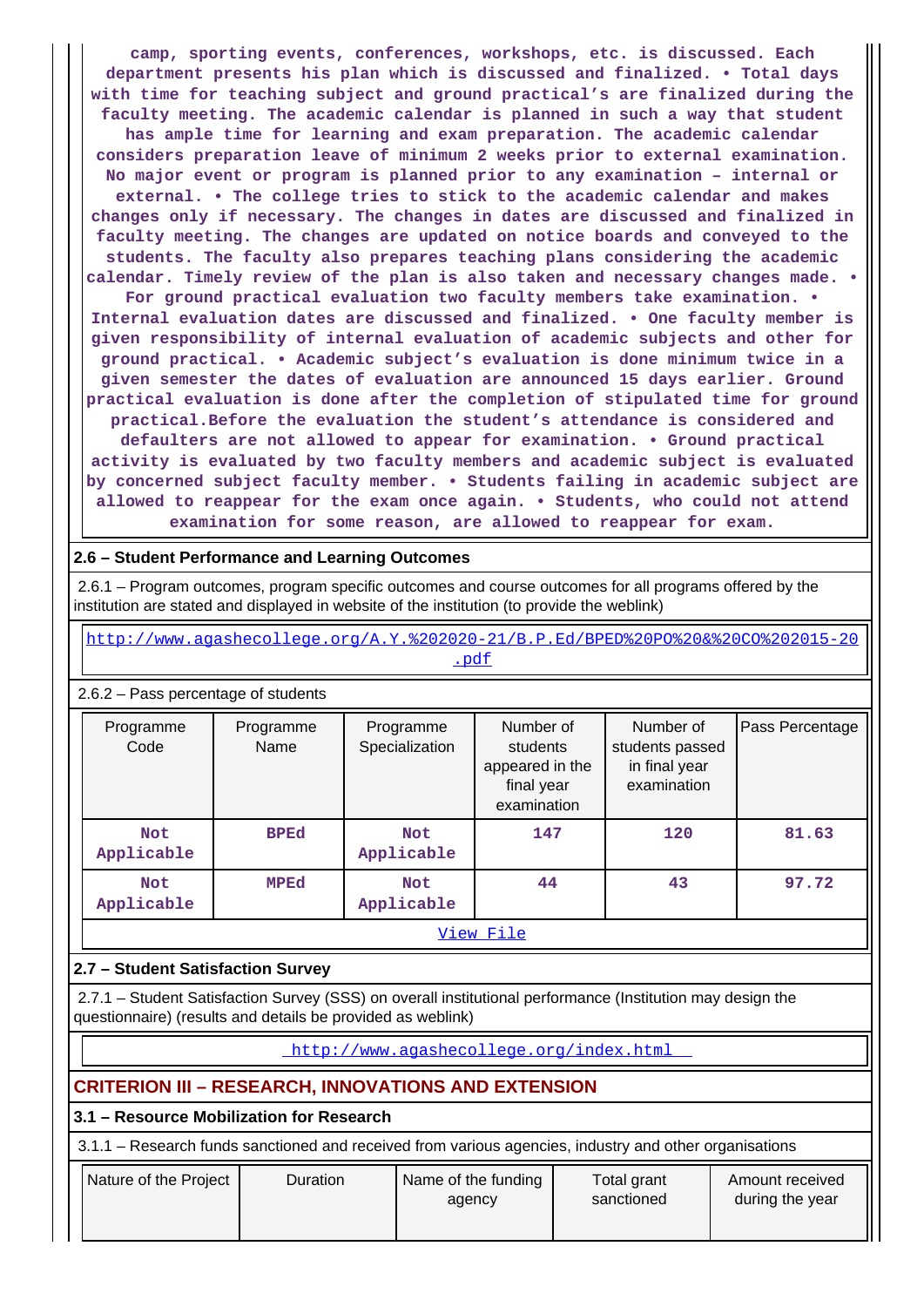| Total                                                                                                                                                                 |                        | 0              |                  |                        | <b>NA</b>                                                  |                         | 0             |                                                                    | $\mathbf 0$   |                                                      |
|-----------------------------------------------------------------------------------------------------------------------------------------------------------------------|------------------------|----------------|------------------|------------------------|------------------------------------------------------------|-------------------------|---------------|--------------------------------------------------------------------|---------------|------------------------------------------------------|
|                                                                                                                                                                       |                        |                |                  |                        | View File                                                  |                         |               |                                                                    |               |                                                      |
| 3.2 - Innovation Ecosystem                                                                                                                                            |                        |                |                  |                        |                                                            |                         |               |                                                                    |               |                                                      |
| 3.2.1 – Workshops/Seminars Conducted on Intellectual Property Rights (IPR) and Industry-Academia Innovative<br>practices during the year                              |                        |                |                  |                        |                                                            |                         |               |                                                                    |               |                                                      |
| Title of workshop/seminar                                                                                                                                             |                        |                |                  | Name of the Dept.      |                                                            |                         | Date          |                                                                    |               |                                                      |
| <b>NA</b>                                                                                                                                                             |                        |                |                  | <b>NA</b>              |                                                            |                         |               | 01/12/2016                                                         |               |                                                      |
| 3.2.2 - Awards for Innovation won by Institution/Teachers/Research scholars/Students during the year                                                                  |                        |                |                  |                        |                                                            |                         |               |                                                                    |               |                                                      |
| Title of the innovation<br>Name of Awardee                                                                                                                            |                        |                |                  | Awarding Agency        |                                                            |                         | Date of award |                                                                    | Category      |                                                      |
| <b>NA</b>                                                                                                                                                             |                        | <b>NA</b>      |                  |                        | <b>NA</b>                                                  |                         | 01/12/2016    |                                                                    | <b>NA</b>     |                                                      |
|                                                                                                                                                                       |                        |                |                  |                        | View File                                                  |                         |               |                                                                    |               |                                                      |
| 3.2.3 – No. of Incubation centre created, start-ups incubated on campus during the year                                                                               |                        |                |                  |                        |                                                            |                         |               |                                                                    |               |                                                      |
| Incubation<br>Center                                                                                                                                                  | Name                   |                | Sponsered By     |                        |                                                            | Name of the<br>Start-up |               | Nature of Start-<br>up                                             |               | Date of<br>Commencement                              |
| <b>NA</b>                                                                                                                                                             |                        | <b>NA</b>      |                  | <b>NA</b>              |                                                            | <b>NA</b>               |               | <b>NA</b>                                                          |               | 01/12/2016                                           |
|                                                                                                                                                                       |                        |                |                  |                        | View File                                                  |                         |               |                                                                    |               |                                                      |
| 3.3 - Research Publications and Awards                                                                                                                                |                        |                |                  |                        |                                                            |                         |               |                                                                    |               |                                                      |
| 3.3.1 - Incentive to the teachers who receive recognition/awards                                                                                                      |                        |                |                  |                        |                                                            |                         |               |                                                                    |               |                                                      |
| <b>State</b>                                                                                                                                                          |                        |                |                  | National               |                                                            |                         |               |                                                                    | International |                                                      |
| 0                                                                                                                                                                     |                        |                |                  |                        | 0                                                          |                         |               |                                                                    | 0             |                                                      |
| 3.3.2 - Ph. Ds awarded during the year (applicable for PG College, Research Center)                                                                                   |                        |                |                  |                        |                                                            |                         |               |                                                                    |               |                                                      |
|                                                                                                                                                                       | Name of the Department |                |                  |                        |                                                            |                         |               | Number of PhD's Awarded                                            |               |                                                      |
|                                                                                                                                                                       |                        | 0 <sub>0</sub> |                  |                        |                                                            |                         |               | Nill                                                               |               |                                                      |
| 3.3.3 - Research Publications in the Journals notified on UGC website during the year                                                                                 |                        |                |                  |                        |                                                            |                         |               |                                                                    |               |                                                      |
| <b>Type</b>                                                                                                                                                           |                        |                | Department       |                        | Number of Publication<br>Average Impact Factor (if<br>any) |                         |               |                                                                    |               |                                                      |
| National                                                                                                                                                              |                        |                | <b>NA</b>        |                        |                                                            | Nill                    |               |                                                                    | 0             |                                                      |
|                                                                                                                                                                       |                        |                |                  |                        | View File                                                  |                         |               |                                                                    |               |                                                      |
| 3.3.4 - Books and Chapters in edited Volumes / Books published, and papers in National/International Conference<br>Proceedings per Teacher during the year            |                        |                |                  |                        |                                                            |                         |               |                                                                    |               |                                                      |
|                                                                                                                                                                       |                        | Department     |                  |                        |                                                            |                         |               | Number of Publication                                              |               |                                                      |
|                                                                                                                                                                       |                        | 0              |                  |                        |                                                            |                         |               | 6                                                                  |               |                                                      |
|                                                                                                                                                                       |                        |                |                  |                        | View File                                                  |                         |               |                                                                    |               |                                                      |
| 3.3.5 - Bibliometrics of the publications during the last Academic year based on average citation index in Scopus/<br>Web of Science or PubMed/ Indian Citation Index |                        |                |                  |                        |                                                            |                         |               |                                                                    |               |                                                      |
| Title of the<br>Paper                                                                                                                                                 | Name of<br>Author      |                | Title of journal | Year of<br>publication |                                                            | <b>Citation Index</b>   |               | Institutional<br>affiliation as<br>mentioned in<br>the publication |               | Number of<br>citations<br>excluding self<br>citation |
| <b>NA</b>                                                                                                                                                             | <b>NA</b>              |                | <b>NA</b>        |                        | 2016                                                       | $\mathbf 0$             |               | <b>NA</b>                                                          |               | Nill                                                 |
| View File                                                                                                                                                             |                        |                |                  |                        |                                                            |                         |               |                                                                    |               |                                                      |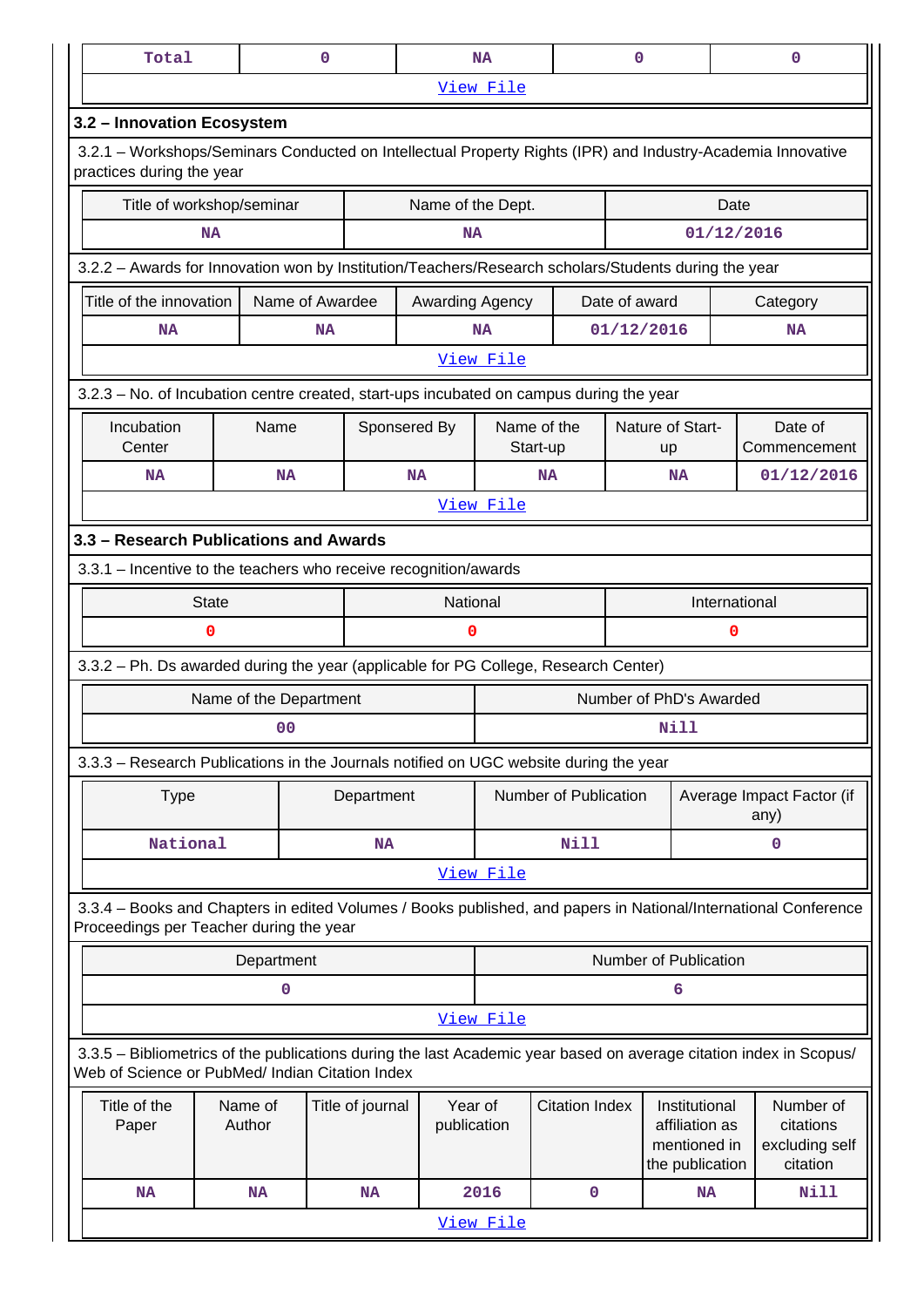| 3.3.6 - h-Index of the Institutional Publications during the year. (based on Scopus/ Web of science)                                                                                                               |                                                                                     |           |                                                    |                      |                                                          |                                                         |                                                      |                                                          |                                                                    |  |
|--------------------------------------------------------------------------------------------------------------------------------------------------------------------------------------------------------------------|-------------------------------------------------------------------------------------|-----------|----------------------------------------------------|----------------------|----------------------------------------------------------|---------------------------------------------------------|------------------------------------------------------|----------------------------------------------------------|--------------------------------------------------------------------|--|
| Title of the<br>Paper                                                                                                                                                                                              | Name of<br>Author                                                                   |           | Title of journal                                   |                      | Year of<br>publication                                   | h-index                                                 | Number of<br>citations<br>excluding self<br>citation |                                                          | Institutional<br>affiliation as<br>mentioned in<br>the publication |  |
| <b>NA</b>                                                                                                                                                                                                          |                                                                                     | <b>NA</b> | <b>NA</b>                                          |                      | 2016                                                     | Nill                                                    |                                                      | Nill<br><b>NA</b>                                        |                                                                    |  |
|                                                                                                                                                                                                                    |                                                                                     |           |                                                    |                      | View File                                                |                                                         |                                                      |                                                          |                                                                    |  |
|                                                                                                                                                                                                                    | 3.3.7 - Faculty participation in Seminars/Conferences and Symposia during the year: |           |                                                    |                      |                                                          |                                                         |                                                      |                                                          |                                                                    |  |
|                                                                                                                                                                                                                    | International<br>Number of Faculty                                                  |           |                                                    | National             |                                                          | <b>State</b>                                            |                                                      |                                                          | Local                                                              |  |
| Attended/Semi<br>nars/Workshops                                                                                                                                                                                    |                                                                                     |           | 17                                                 |                      | 8                                                        |                                                         | 5                                                    |                                                          | <b>Nill</b>                                                        |  |
| Presented<br>papers                                                                                                                                                                                                |                                                                                     |           | 11                                                 |                      | 4                                                        | <b>Nill</b>                                             |                                                      |                                                          | <b>Nill</b>                                                        |  |
| Resource<br>persons                                                                                                                                                                                                |                                                                                     |           | <b>Nill</b>                                        |                      | <b>Nill</b>                                              |                                                         | 5                                                    |                                                          | 13                                                                 |  |
|                                                                                                                                                                                                                    |                                                                                     |           |                                                    |                      | View File                                                |                                                         |                                                      |                                                          |                                                                    |  |
| 3.4 - Extension Activities                                                                                                                                                                                         |                                                                                     |           |                                                    |                      |                                                          |                                                         |                                                      |                                                          |                                                                    |  |
| 3.4.1 – Number of extension and outreach programmes conducted in collaboration with industry, community and<br>Non- Government Organisations through NSS/NCC/Red cross/Youth Red Cross (YRC) etc., during the year |                                                                                     |           |                                                    |                      |                                                          |                                                         |                                                      |                                                          |                                                                    |  |
| Title of the activities                                                                                                                                                                                            |                                                                                     |           | Organising unit/agency/<br>collaborating agency    |                      | Number of teachers<br>participated in such<br>activities |                                                         |                                                      | Number of students<br>participated in such<br>activities |                                                                    |  |
| $\mathbf 0$                                                                                                                                                                                                        |                                                                                     |           | $\mathbf 0$                                        |                      |                                                          | Nill                                                    |                                                      |                                                          | Nill                                                               |  |
|                                                                                                                                                                                                                    |                                                                                     |           |                                                    |                      | View File                                                |                                                         |                                                      |                                                          |                                                                    |  |
| 3.4.2 - Awards and recognition received for extension activities from Government and other recognized bodies<br>during the year                                                                                    |                                                                                     |           |                                                    |                      |                                                          |                                                         |                                                      |                                                          |                                                                    |  |
| Name of the activity                                                                                                                                                                                               |                                                                                     |           | Award/Recognition                                  |                      |                                                          | <b>Awarding Bodies</b>                                  |                                                      |                                                          | Number of students<br><b>Benefited</b>                             |  |
| $\mathbf 0$                                                                                                                                                                                                        |                                                                                     |           | 0                                                  |                      |                                                          | $\mathbf 0$                                             |                                                      |                                                          | Nill                                                               |  |
|                                                                                                                                                                                                                    |                                                                                     |           |                                                    |                      | View File                                                |                                                         |                                                      |                                                          |                                                                    |  |
| 3.4.3 - Students participating in extension activities with Government Organisations, Non-Government<br>Organisations and programmes such as Swachh Bharat, Aids Awareness, Gender Issue, etc. during the year     |                                                                                     |           |                                                    |                      |                                                          |                                                         |                                                      |                                                          |                                                                    |  |
| Name of the scheme                                                                                                                                                                                                 |                                                                                     |           | Organising unit/Agen<br>cy/collaborating<br>agency | Name of the activity |                                                          | Number of teachers<br>participated in such<br>activites |                                                      |                                                          | Number of students<br>participated in such<br>activites            |  |
| 0                                                                                                                                                                                                                  |                                                                                     |           | 0                                                  |                      | 0                                                        | Nill                                                    |                                                      |                                                          | <b>Nill</b>                                                        |  |
|                                                                                                                                                                                                                    |                                                                                     |           |                                                    |                      | View File                                                |                                                         |                                                      |                                                          |                                                                    |  |
| 3.5 - Collaborations                                                                                                                                                                                               |                                                                                     |           |                                                    |                      |                                                          |                                                         |                                                      |                                                          |                                                                    |  |
| 3.5.1 – Number of Collaborative activities for research, faculty exchange, student exchange during the year                                                                                                        |                                                                                     |           |                                                    |                      |                                                          |                                                         |                                                      |                                                          |                                                                    |  |
| Nature of activity                                                                                                                                                                                                 |                                                                                     |           | Participant                                        |                      |                                                          | Source of financial support                             |                                                      |                                                          | Duration                                                           |  |
| 0                                                                                                                                                                                                                  |                                                                                     |           | 0                                                  |                      |                                                          | 0                                                       |                                                      |                                                          | $\mathbf 0$                                                        |  |
|                                                                                                                                                                                                                    | View File                                                                           |           |                                                    |                      |                                                          |                                                         |                                                      |                                                          |                                                                    |  |
| 3.5.2 - Linkages with institutions/industries for internship, on-the- job training, project work, sharing of research<br>facilities etc. during the year                                                           |                                                                                     |           |                                                    |                      |                                                          |                                                         |                                                      |                                                          |                                                                    |  |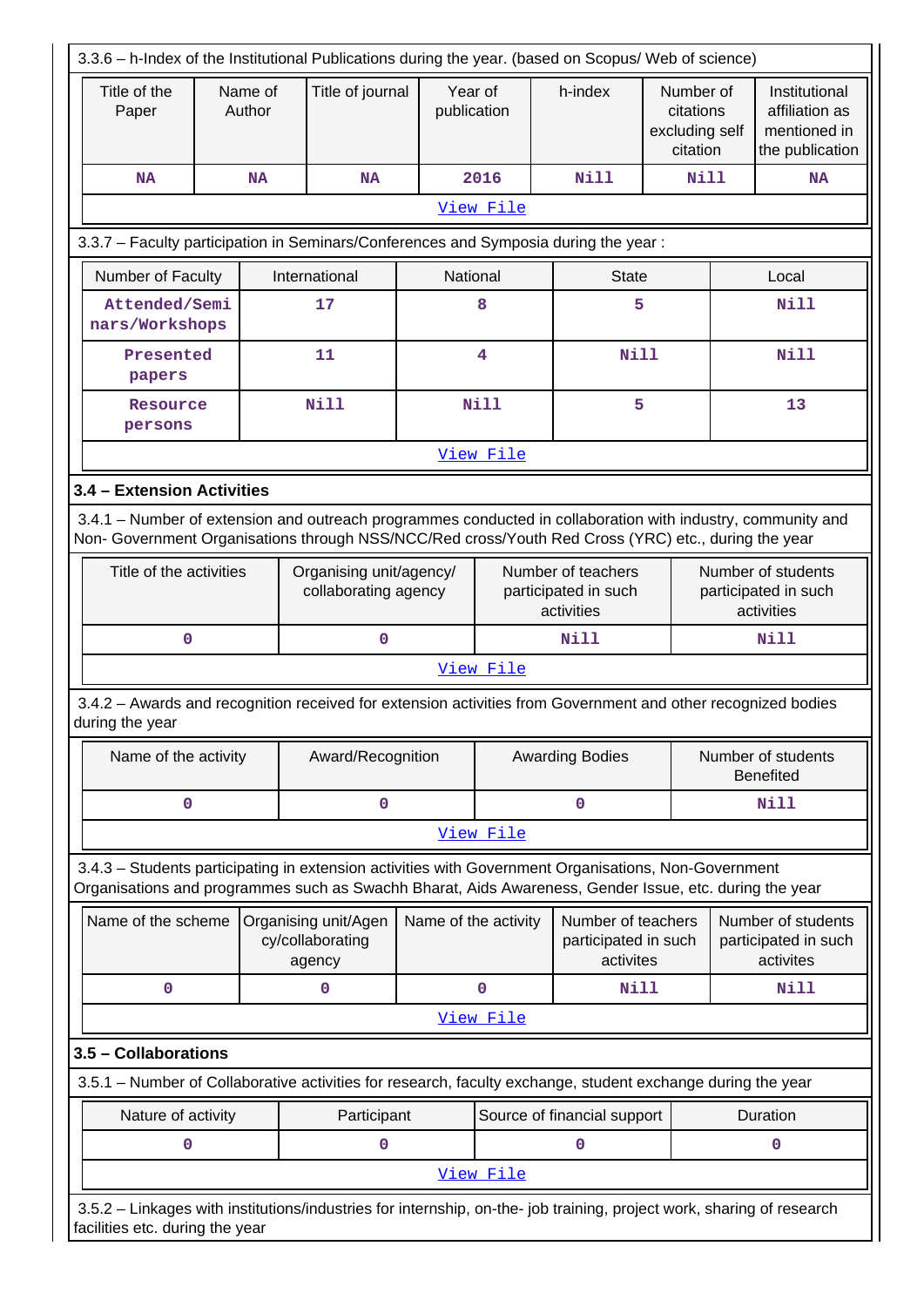| Nature of linkage                                                                                                                                     |                                                           | Title of the<br>linkage |            | Name of the<br>partnering<br>institution/<br>industry<br>/research lab<br>with contact<br>details |                                                | <b>Duration From</b> | <b>Duration To</b> |                                |                    | Participant |
|-------------------------------------------------------------------------------------------------------------------------------------------------------|-----------------------------------------------------------|-------------------------|------------|---------------------------------------------------------------------------------------------------|------------------------------------------------|----------------------|--------------------|--------------------------------|--------------------|-------------|
| <b>NIL</b>                                                                                                                                            |                                                           | <b>NA</b>               | <b>NA</b>  |                                                                                                   |                                                | 01/12/2016           |                    | 01/12/2016                     |                    | 0           |
|                                                                                                                                                       |                                                           |                         |            |                                                                                                   | View File                                      |                      |                    |                                |                    |             |
| 3.5.3 – MoUs signed with institutions of national, international importance, other universities, industries, corporate<br>houses etc. during the year |                                                           |                         |            |                                                                                                   |                                                |                      |                    |                                |                    |             |
| Organisation                                                                                                                                          |                                                           | Date of MoU signed      |            | Purpose/Activities<br>Number of<br>students/teachers<br>participated under MoUs                   |                                                |                      |                    |                                |                    |             |
| <b>Nil</b>                                                                                                                                            |                                                           |                         | 01/12/2016 |                                                                                                   |                                                | NA                   |                    |                                |                    | <b>Nill</b> |
|                                                                                                                                                       |                                                           |                         |            |                                                                                                   | View File                                      |                      |                    |                                |                    |             |
| <b>CRITERION IV - INFRASTRUCTURE AND LEARNING RESOURCES</b>                                                                                           |                                                           |                         |            |                                                                                                   |                                                |                      |                    |                                |                    |             |
| 4.1 - Physical Facilities                                                                                                                             |                                                           |                         |            |                                                                                                   |                                                |                      |                    |                                |                    |             |
| 4.1.1 - Budget allocation, excluding salary for infrastructure augmentation during the year                                                           |                                                           |                         |            |                                                                                                   |                                                |                      |                    |                                |                    |             |
| Budget allocated for infrastructure augmentation                                                                                                      |                                                           |                         |            |                                                                                                   | Budget utilized for infrastructure development |                      |                    |                                |                    |             |
| 9.88                                                                                                                                                  |                                                           |                         |            |                                                                                                   |                                                |                      |                    | 7.7                            |                    |             |
| 4.1.2 - Details of augmentation in infrastructure facilities during the year                                                                          |                                                           |                         |            |                                                                                                   |                                                |                      |                    |                                |                    |             |
| <b>Facilities</b>                                                                                                                                     |                                                           |                         |            |                                                                                                   |                                                |                      |                    | <b>Existing or Newly Added</b> |                    |             |
|                                                                                                                                                       |                                                           | Campus Area             |            |                                                                                                   |                                                |                      |                    | Existing                       |                    |             |
|                                                                                                                                                       |                                                           | Class rooms             |            |                                                                                                   |                                                |                      |                    | Existing                       |                    |             |
|                                                                                                                                                       |                                                           | Laboratories            |            |                                                                                                   | Existing                                       |                      |                    |                                |                    |             |
|                                                                                                                                                       |                                                           | Seminar Halls           |            |                                                                                                   | Existing                                       |                      |                    |                                |                    |             |
|                                                                                                                                                       | Classrooms with LCD facilities                            |                         |            |                                                                                                   | Existing                                       |                      |                    |                                |                    |             |
|                                                                                                                                                       | Seminar halls with ICT facilities                         |                         |            |                                                                                                   | Existing                                       |                      |                    |                                |                    |             |
| purchased (Greater than 1-0 lakh)                                                                                                                     | Number of important equipments<br>during the current year |                         |            |                                                                                                   | Existing                                       |                      |                    |                                |                    |             |
|                                                                                                                                                       | Classrooms with Wi-Fi OR LAN                              |                         |            |                                                                                                   |                                                |                      |                    | Existing                       |                    |             |
|                                                                                                                                                       |                                                           |                         |            |                                                                                                   | View File                                      |                      |                    |                                |                    |             |
| 4.2 - Library as a Learning Resource                                                                                                                  |                                                           |                         |            |                                                                                                   |                                                |                      |                    |                                |                    |             |
| 4.2.1 - Library is automated {Integrated Library Management System (ILMS)}                                                                            |                                                           |                         |            |                                                                                                   |                                                |                      |                    |                                |                    |             |
| Name of the ILMS<br>Nature of automation (fully<br>software<br>or patially)                                                                           |                                                           |                         |            |                                                                                                   | Version                                        |                      |                    |                                | Year of automation |             |
| <b>NA</b>                                                                                                                                             |                                                           |                         | Partially  |                                                                                                   |                                                | $\mathbf 0$          |                    |                                |                    | 2020        |
| 4.2.2 - Library Services                                                                                                                              |                                                           |                         |            |                                                                                                   |                                                |                      |                    |                                |                    |             |
| Library<br>Existing<br>Service Type                                                                                                                   |                                                           |                         |            |                                                                                                   | Newly Added                                    |                      |                    | Total                          |                    |             |
|                                                                                                                                                       | 11263                                                     |                         | 2488183    |                                                                                                   | 170                                            | 81903                |                    | 11433                          |                    | 2570086     |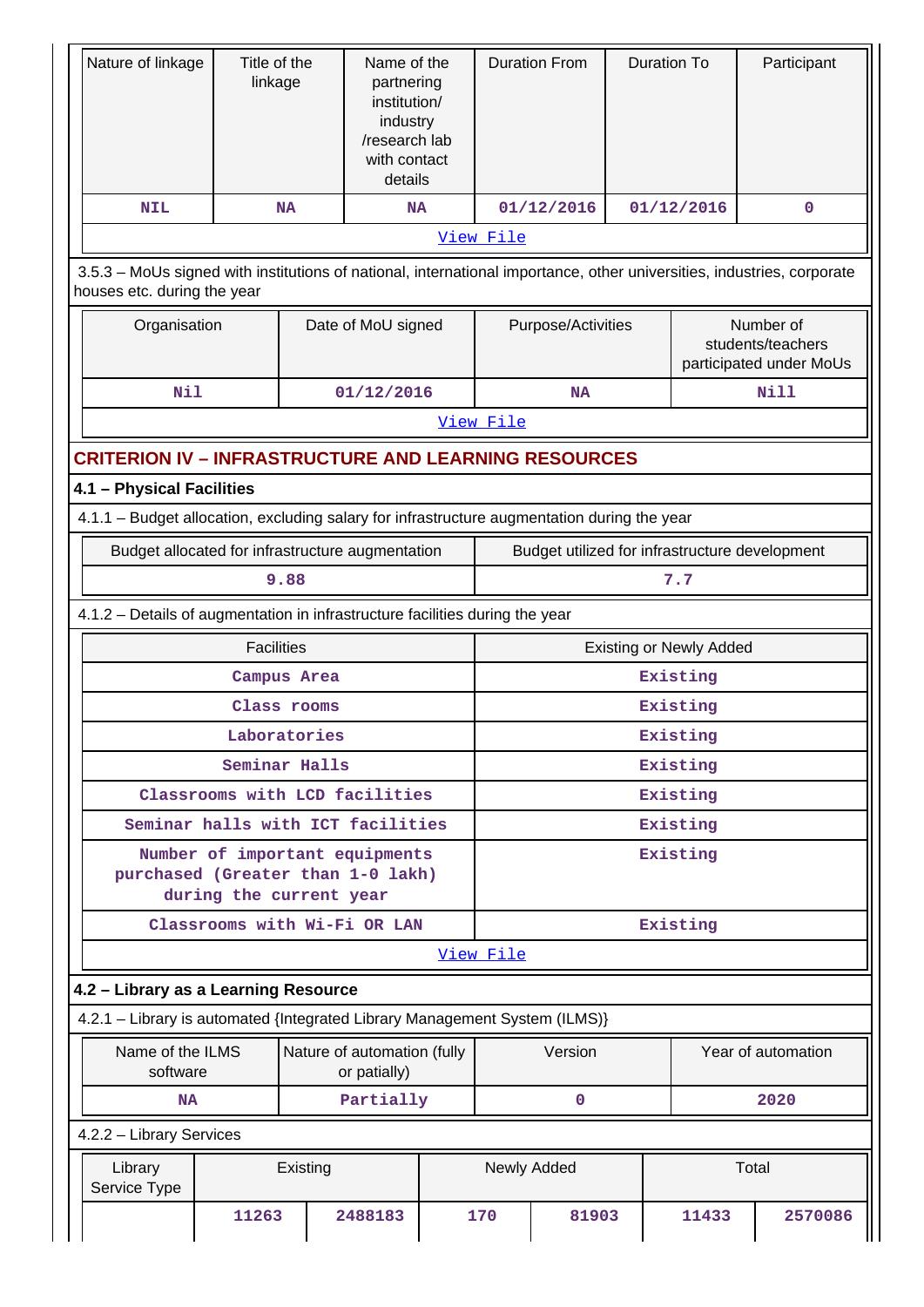| Reference<br><b>Books</b>                                                                                                                                                                                                                                                |                                                                                                                                                                                                                                                                                                                                                                                                                                                                                                                                                                                                                                                                                                                                                                                                                                         |                 |    |                                                                  |                            |                                                                             |                                                                           |                         |      |                                                                |               |
|--------------------------------------------------------------------------------------------------------------------------------------------------------------------------------------------------------------------------------------------------------------------------|-----------------------------------------------------------------------------------------------------------------------------------------------------------------------------------------------------------------------------------------------------------------------------------------------------------------------------------------------------------------------------------------------------------------------------------------------------------------------------------------------------------------------------------------------------------------------------------------------------------------------------------------------------------------------------------------------------------------------------------------------------------------------------------------------------------------------------------------|-----------------|----|------------------------------------------------------------------|----------------------------|-----------------------------------------------------------------------------|---------------------------------------------------------------------------|-------------------------|------|----------------------------------------------------------------|---------------|
|                                                                                                                                                                                                                                                                          |                                                                                                                                                                                                                                                                                                                                                                                                                                                                                                                                                                                                                                                                                                                                                                                                                                         |                 |    |                                                                  |                            | View File                                                                   |                                                                           |                         |      |                                                                |               |
| 4.2.3 - E-content developed by teachers such as: e-PG- Pathshala, CEC (under e-PG- Pathshala CEC (Under<br>Graduate) SWAYAM other MOOCs platform NPTEL/NMEICT/any other Government initiatives & institutional<br>(Learning Management System (LMS) etc                  |                                                                                                                                                                                                                                                                                                                                                                                                                                                                                                                                                                                                                                                                                                                                                                                                                                         |                 |    |                                                                  |                            |                                                                             |                                                                           |                         |      |                                                                |               |
|                                                                                                                                                                                                                                                                          | Name of the Teacher                                                                                                                                                                                                                                                                                                                                                                                                                                                                                                                                                                                                                                                                                                                                                                                                                     |                 |    | Name of the Module                                               |                            | Platform on which module<br>Date of launching e-<br>is developed<br>content |                                                                           |                         |      |                                                                |               |
| NA                                                                                                                                                                                                                                                                       |                                                                                                                                                                                                                                                                                                                                                                                                                                                                                                                                                                                                                                                                                                                                                                                                                                         |                 | NA |                                                                  |                            | NA                                                                          |                                                                           |                         |      | 01/12/2016                                                     |               |
|                                                                                                                                                                                                                                                                          |                                                                                                                                                                                                                                                                                                                                                                                                                                                                                                                                                                                                                                                                                                                                                                                                                                         |                 |    |                                                                  |                            | No file uploaded.                                                           |                                                                           |                         |      |                                                                |               |
| 4.3 - IT Infrastructure                                                                                                                                                                                                                                                  |                                                                                                                                                                                                                                                                                                                                                                                                                                                                                                                                                                                                                                                                                                                                                                                                                                         |                 |    |                                                                  |                            |                                                                             |                                                                           |                         |      |                                                                |               |
| 4.3.1 - Technology Upgradation (overall)                                                                                                                                                                                                                                 |                                                                                                                                                                                                                                                                                                                                                                                                                                                                                                                                                                                                                                                                                                                                                                                                                                         |                 |    |                                                                  |                            |                                                                             |                                                                           |                         |      |                                                                |               |
| <b>Type</b>                                                                                                                                                                                                                                                              | <b>Total Co</b><br>mputers                                                                                                                                                                                                                                                                                                                                                                                                                                                                                                                                                                                                                                                                                                                                                                                                              | Computer<br>Lab |    | Internet                                                         | <b>Browsing</b><br>centers | Computer<br>Centers                                                         | Office                                                                    | Departme<br>nts         |      | Available<br><b>Bandwidt</b><br>h (MBPS/<br>GBPS)              | <b>Others</b> |
| Existin<br>g                                                                                                                                                                                                                                                             | 16                                                                                                                                                                                                                                                                                                                                                                                                                                                                                                                                                                                                                                                                                                                                                                                                                                      | 23              |    | $\mathbf{1}$                                                     | $\mathbf{1}$               | 0                                                                           | 4                                                                         | $\overline{2}$          |      | $\overline{2}$                                                 | 3             |
| Added                                                                                                                                                                                                                                                                    | $\mathbf 0$                                                                                                                                                                                                                                                                                                                                                                                                                                                                                                                                                                                                                                                                                                                                                                                                                             | 0               |    | $\mathbf 0$                                                      | $\mathbf 0$                | $\mathbf 0$                                                                 | 0                                                                         | $\mathbf 0$             |      | 0                                                              | 0             |
| Total                                                                                                                                                                                                                                                                    | 16                                                                                                                                                                                                                                                                                                                                                                                                                                                                                                                                                                                                                                                                                                                                                                                                                                      | 23              |    | 1                                                                | 1                          | 0                                                                           | 4                                                                         | $\overline{\mathbf{2}}$ |      | $\overline{2}$                                                 | 3             |
| 4.3.2 - Bandwidth available of internet connection in the Institution (Leased line)                                                                                                                                                                                      |                                                                                                                                                                                                                                                                                                                                                                                                                                                                                                                                                                                                                                                                                                                                                                                                                                         |                 |    |                                                                  |                            |                                                                             |                                                                           |                         |      |                                                                |               |
|                                                                                                                                                                                                                                                                          |                                                                                                                                                                                                                                                                                                                                                                                                                                                                                                                                                                                                                                                                                                                                                                                                                                         |                 |    |                                                                  |                            | 2 MBPS/ GBPS                                                                |                                                                           |                         |      |                                                                |               |
| 4.3.3 - Facility for e-content                                                                                                                                                                                                                                           |                                                                                                                                                                                                                                                                                                                                                                                                                                                                                                                                                                                                                                                                                                                                                                                                                                         |                 |    |                                                                  |                            |                                                                             |                                                                           |                         |      |                                                                |               |
|                                                                                                                                                                                                                                                                          | Name of the e-content development facility                                                                                                                                                                                                                                                                                                                                                                                                                                                                                                                                                                                                                                                                                                                                                                                              |                 |    |                                                                  |                            |                                                                             | Provide the link of the videos and media centre and<br>recording facility |                         |      |                                                                |               |
|                                                                                                                                                                                                                                                                          |                                                                                                                                                                                                                                                                                                                                                                                                                                                                                                                                                                                                                                                                                                                                                                                                                                         |                 | NA |                                                                  |                            |                                                                             |                                                                           |                         | Nill |                                                                |               |
| 4.4 - Maintenance of Campus Infrastructure                                                                                                                                                                                                                               |                                                                                                                                                                                                                                                                                                                                                                                                                                                                                                                                                                                                                                                                                                                                                                                                                                         |                 |    |                                                                  |                            |                                                                             |                                                                           |                         |      |                                                                |               |
| 4.4.1 – Expenditure incurred on maintenance of physical facilities and academic support facilities, excluding salary<br>component, during the year                                                                                                                       |                                                                                                                                                                                                                                                                                                                                                                                                                                                                                                                                                                                                                                                                                                                                                                                                                                         |                 |    |                                                                  |                            |                                                                             |                                                                           |                         |      |                                                                |               |
|                                                                                                                                                                                                                                                                          | Assigned Budget on<br>academic facilities                                                                                                                                                                                                                                                                                                                                                                                                                                                                                                                                                                                                                                                                                                                                                                                               |                 |    | Expenditure incurred on<br>maintenance of academic<br>facilities |                            |                                                                             | Assigned budget on<br>physical facilities                                 |                         |      | Expenditure incurredon<br>maintenance of physical<br>facilites |               |
|                                                                                                                                                                                                                                                                          | 451000                                                                                                                                                                                                                                                                                                                                                                                                                                                                                                                                                                                                                                                                                                                                                                                                                                  |                 |    | 325448                                                           |                            |                                                                             | 537000                                                                    |                         |      | 445534                                                         |               |
| 4.4.2 – Procedures and policies for maintaining and utilizing physical, academic and support facilities - laboratory,<br>library, sports complex, computers, classrooms etc. (maximum 500 words) (information to be available in<br>institutional Website, provide link) |                                                                                                                                                                                                                                                                                                                                                                                                                                                                                                                                                                                                                                                                                                                                                                                                                                         |                 |    |                                                                  |                            |                                                                             |                                                                           |                         |      |                                                                |               |
|                                                                                                                                                                                                                                                                          | . The lab has to be used during lab timings and students are supposed to take<br>prior permissions (from teaching staff) to use Computer Lab. . Lab Timings:<br>10:00 am to 5:00 pm . SOP's are notified in the computer lab, which is visible<br>to anybody entering in the computer lab Note: Students are allowed to use the<br>computer lab for educational purpose beyond lab timings but need to take prior<br>permission from teaching staff. Library rules . All the students of CACPE are<br>the members of the Institutional Library. . All the UG and PG Faculty of CACPE,<br>non-teaching staff of CACPE are the members of the library. . One book against<br>producing one Reader's ticket could be borrowed for a period of 15 days from<br>the date of issue. . Only 1 book will be issued on 1 card. Each student will |                 |    |                                                                  |                            |                                                                             |                                                                           |                         |      |                                                                |               |

 $\perp$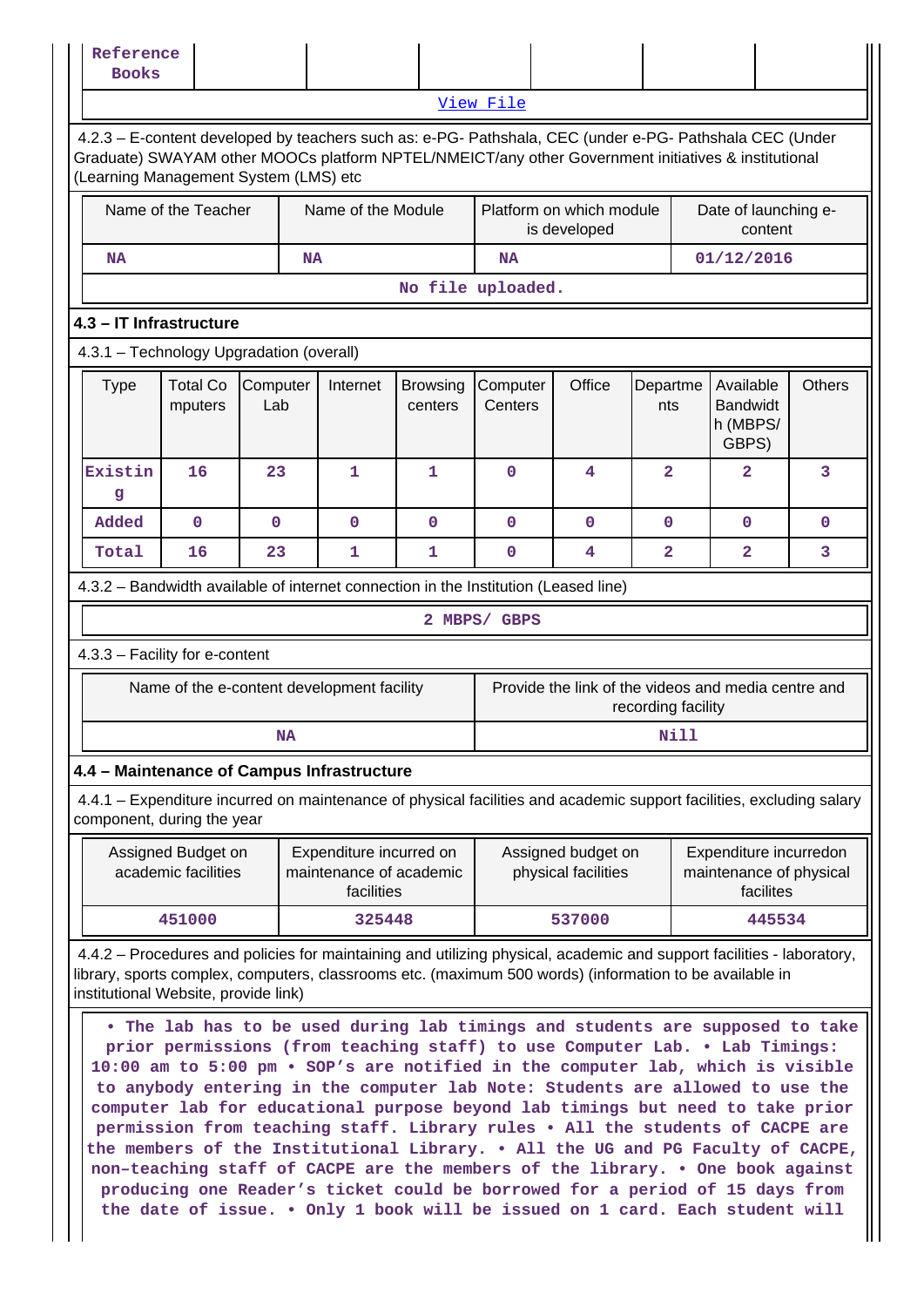**get maximum 3 books. • Exchange of cards is strictly prohibited. • Students will not be allowed to take books home without Library Card • CD/ periodicals /Thesis will be issued only for Reading Hall. • Student can get one Additional Borrower's Ticket by depositing the additional deposit amount of Rs:-100/- • Library Borrower's Ticket is not transferable. • Fine of Rs.5/-per day will be charged if the documents (books) are not returned on due date. • In case borrowers fail to replace a lost or damaged book within a month from the due date of its return, he/she shall pay to the library 5 times of the book. • Master 2nd years student can issue only master degree thesis for period of 15 days. Failing to return the thesis after 15 days the student will be charged a fine of Rs.10/-per day. • A borrower shall replace a book if it is lost while in custody. • A person losing or damaging Library books repeatedly shall be debarred from using the library. • All readers are required to maintain the perfect silence and Discipline in the Library. • The same book may be re-issued 2 times, if it is not in demand. Loss of Reader's Ticket/Identity cards should be immediately reported to the Librarian. • A duplicate thereof ,shall be issued after payment of Rs:-100/- • The users of Library must return all the Library books and other documents borrowed by them and cleared all Library dues before Year end. Store Room Store room consists of sports material to be used for practical's, intramurals and field practical lessons • All sports related material is issued to college students only. • Equipment issued should be used solely for field activities only. • Equipment issued for lessons should be taken on students name and entry should be maintained in the store register and returned after completion of lesson. • No equipment will be issued for personal use. • Any damaged to the equipment's will be responsibility of the students and will be recovered from their deposit money.**

<https://www.agashecollege.org/infrastructure.html>

## **CRITERION V – STUDENT SUPPORT AND PROGRESSION**

#### **5.1 – Student Support**

5.1.1 – Scholarships and Financial Support

|                                         | Name/Title of the scheme | Number of students | Amount in Rupees |  |  |  |
|-----------------------------------------|--------------------------|--------------------|------------------|--|--|--|
| Financial Support<br>from institution   |                          |                    |                  |  |  |  |
| Financial Support<br>from Other Sources |                          |                    |                  |  |  |  |
| a) National                             | 0                        | Nill               |                  |  |  |  |
| b) International                        |                          | Nill               |                  |  |  |  |
| View File                               |                          |                    |                  |  |  |  |

 5.1.2 – Number of capability enhancement and development schemes such as Soft skill development, Remedial coaching, Language lab, Bridge courses, Yoga, Meditation, Personal Counselling and Mentoring etc.,

| Name of the capability<br>enhancement scheme | Date of implemetation | Number of students<br>enrolled | Agencies involved |  |  |  |
|----------------------------------------------|-----------------------|--------------------------------|-------------------|--|--|--|
| NA                                           | 01/12/2016            | Nill                           | NA                |  |  |  |
| View File                                    |                       |                                |                   |  |  |  |

 5.1.3 – Students benefited by guidance for competitive examinations and career counselling offered by the institution during the year

| Year | Name of the | Number of                   | Number of             | Number of                       | Number of        |
|------|-------------|-----------------------------|-----------------------|---------------------------------|------------------|
|      | scheme      | benefited                   | benefited             | students who                    | studentsp placed |
|      |             | students for<br>competitive | students by<br>career | have passedin<br>the comp. exam |                  |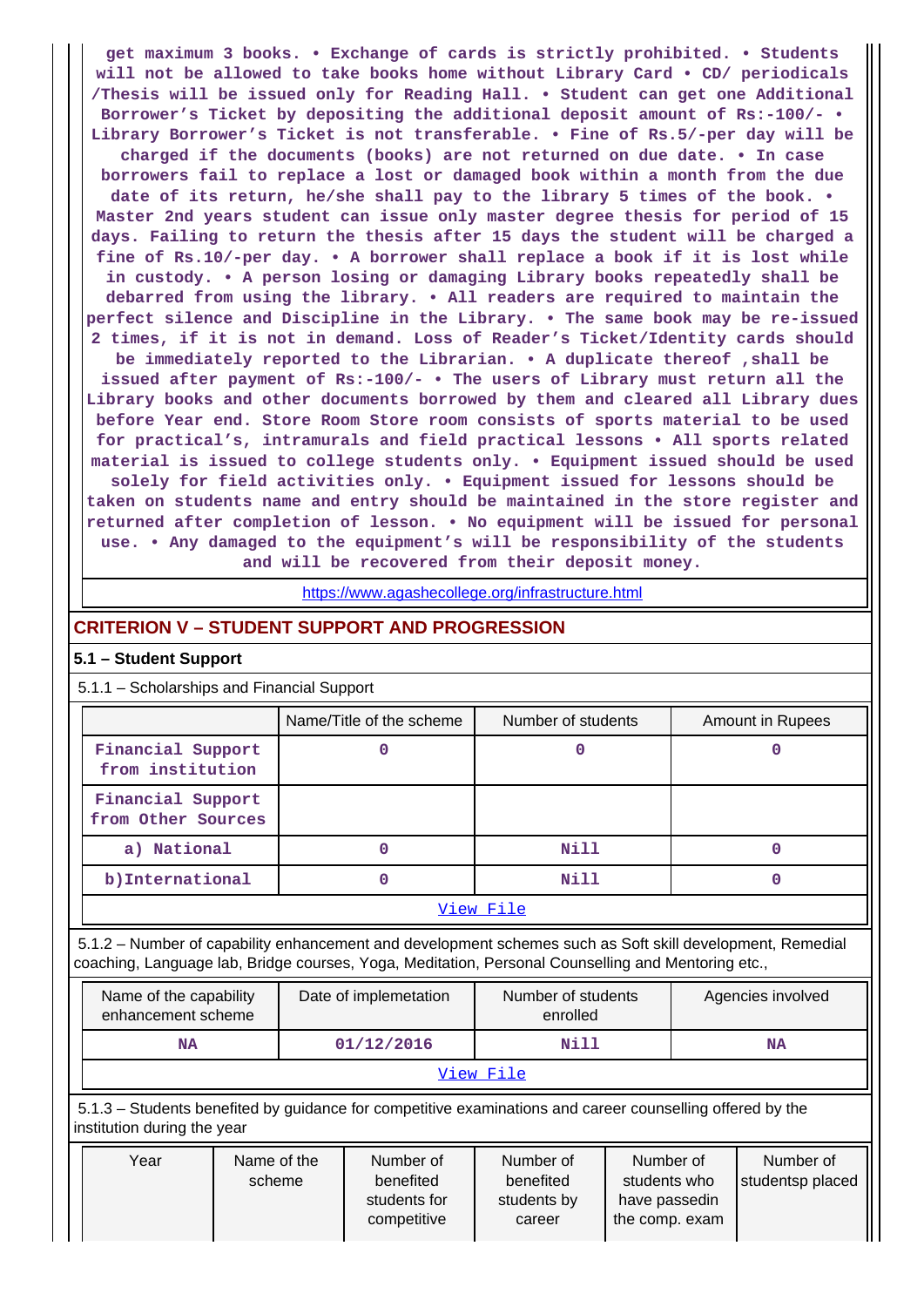|                                                                                                                                                                                        |                                                             |                           | examination                  |                                   |           | counseling<br>activities                                                  |                                                |                                                                           |                                     |
|----------------------------------------------------------------------------------------------------------------------------------------------------------------------------------------|-------------------------------------------------------------|---------------------------|------------------------------|-----------------------------------|-----------|---------------------------------------------------------------------------|------------------------------------------------|---------------------------------------------------------------------------|-------------------------------------|
| 2015                                                                                                                                                                                   | <b>NA</b>                                                   |                           | <b>Nill</b>                  |                                   |           | <b>Nill</b>                                                               |                                                | <b>Nill</b>                                                               | <b>Nill</b>                         |
|                                                                                                                                                                                        |                                                             |                           |                              |                                   | View File |                                                                           |                                                |                                                                           |                                     |
| 5.1.4 - Institutional mechanism for transparency, timely redressal of student grievances, Prevention of sexual<br>harassment and ragging cases during the year                         |                                                             |                           |                              |                                   |           |                                                                           |                                                |                                                                           |                                     |
|                                                                                                                                                                                        | Total grievances received                                   |                           |                              | Number of grievances redressed    |           |                                                                           | Avg. number of days for grievance<br>redressal |                                                                           |                                     |
| <b>Nill</b>                                                                                                                                                                            |                                                             |                           |                              | <b>Nill</b>                       |           |                                                                           |                                                | Nill                                                                      |                                     |
|                                                                                                                                                                                        | 5.2 - Student Progression                                   |                           |                              |                                   |           |                                                                           |                                                |                                                                           |                                     |
| 5.2.1 - Details of campus placement during the year                                                                                                                                    |                                                             |                           |                              |                                   |           |                                                                           |                                                |                                                                           |                                     |
|                                                                                                                                                                                        | Off campus<br>On campus                                     |                           |                              |                                   |           |                                                                           |                                                |                                                                           |                                     |
| Nameof<br>organizations<br>visited                                                                                                                                                     | Number of<br>students<br>participated                       |                           | Number of<br>stduents placed |                                   |           | Nameof<br>organizations<br>visited                                        |                                                | Number of<br>students<br>participated                                     | Number of<br>stduents placed        |
| Nil                                                                                                                                                                                    | Nill                                                        |                           | <b>Nill</b>                  |                                   |           | <b>Nill</b>                                                               |                                                | <b>Nill</b>                                                               | <b>Nill</b>                         |
|                                                                                                                                                                                        | View File                                                   |                           |                              |                                   |           |                                                                           |                                                |                                                                           |                                     |
| 5.2.2 - Student progression to higher education in percentage during the year                                                                                                          |                                                             |                           |                              |                                   |           |                                                                           |                                                |                                                                           |                                     |
| Year                                                                                                                                                                                   | Number of<br>students<br>enrolling into<br>higher education |                           | Programme<br>graduated from  |                                   |           | Depratment<br>graduated from                                              |                                                | Name of<br>institution joined                                             | Name of<br>programme<br>admitted to |
| 2015                                                                                                                                                                                   | 30                                                          |                           | <b>BPED</b>                  |                                   |           | Chandrashe<br>khara Agashe<br>College of<br>Physical<br>Education<br>Pune |                                                | Chandrashe<br>khara Agashe<br>College of<br>Physical<br>Education<br>Pune | <b>MPED</b>                         |
|                                                                                                                                                                                        |                                                             |                           |                              |                                   | View File |                                                                           |                                                |                                                                           |                                     |
| 5.2.3 - Students qualifying in state/ national/ international level examinations during the year<br>(eg:NET/SET/SLET/GATE/GMAT/CAT/GRE/TOFEL/Civil Services/State Government Services) |                                                             |                           |                              |                                   |           |                                                                           |                                                |                                                                           |                                     |
|                                                                                                                                                                                        | Items                                                       |                           |                              |                                   |           |                                                                           |                                                | Number of students selected/ qualifying                                   |                                     |
|                                                                                                                                                                                        | <b>NET</b>                                                  |                           |                              |                                   |           |                                                                           |                                                | Nill                                                                      |                                     |
|                                                                                                                                                                                        |                                                             |                           |                              |                                   | View File |                                                                           |                                                |                                                                           |                                     |
| 5.2.4 - Sports and cultural activities / competitions organised at the institution level during the year                                                                               |                                                             |                           |                              |                                   |           |                                                                           |                                                |                                                                           |                                     |
|                                                                                                                                                                                        | Activity                                                    |                           |                              | Level                             |           |                                                                           |                                                | Number of Participants                                                    |                                     |
| Sports Fitness Carnival                                                                                                                                                                | Nill                                                        |                           |                              | Institutional Level               |           |                                                                           |                                                |                                                                           | 150                                 |
|                                                                                                                                                                                        | View File                                                   |                           |                              |                                   |           |                                                                           |                                                |                                                                           |                                     |
| 5.3 - Student Participation and Activities                                                                                                                                             |                                                             |                           |                              |                                   |           |                                                                           |                                                |                                                                           |                                     |
| 5.3.1 – Number of awards/medals for outstanding performance in sports/cultural activities at national/international<br>level (award for a team event should be counted as one)         |                                                             |                           |                              |                                   |           |                                                                           |                                                |                                                                           |                                     |
| Year                                                                                                                                                                                   | Name of the<br>award/medal                                  | National/<br>Internaional |                              | Number of<br>awards for<br>Sports |           | Number of<br>awards for<br>Cultural                                       |                                                | Student ID<br>number                                                      | Name of the<br>student              |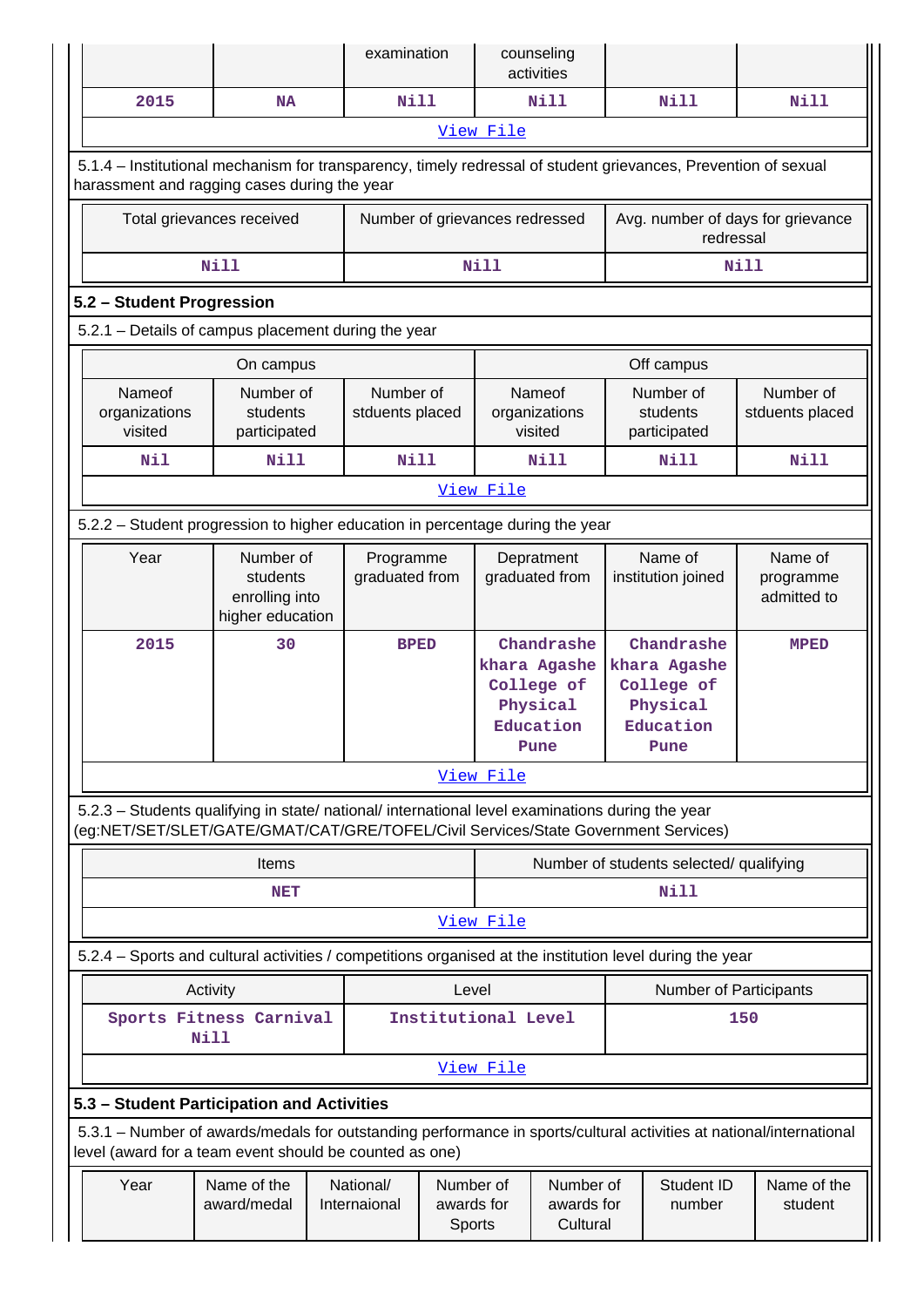| 2015                                                                                                                                                      | National<br>games 2014                                       | National | 1         | Nill | 929 | Beena Kh<br>adakumbarg<br>e |  |
|-----------------------------------------------------------------------------------------------------------------------------------------------------------|--------------------------------------------------------------|----------|-----------|------|-----|-----------------------------|--|
|                                                                                                                                                           |                                                              |          | View File |      |     |                             |  |
| 5.3.2 - Activity of Student Council & representation of students on academic & administrative bodies/committees of<br>the institution (maximum 500 words) |                                                              |          |           |      |     |                             |  |
| <b>No</b>                                                                                                                                                 |                                                              |          |           |      |     |                             |  |
| 5.4 - Alumni Engagement                                                                                                                                   |                                                              |          |           |      |     |                             |  |
| 5.4.1 - Whether the institution has registered Alumni Association?                                                                                        |                                                              |          |           |      |     |                             |  |
| <b>No</b>                                                                                                                                                 |                                                              |          |           |      |     |                             |  |
|                                                                                                                                                           |                                                              |          |           |      |     |                             |  |
| 5.4.2 - No. of enrolled Alumni:                                                                                                                           |                                                              |          |           |      |     |                             |  |
|                                                                                                                                                           |                                                              |          | 0         |      |     |                             |  |
|                                                                                                                                                           | 5.4.3 - Alumni contribution during the year (in Rupees):     |          |           |      |     |                             |  |
|                                                                                                                                                           |                                                              |          | 0         |      |     |                             |  |
|                                                                                                                                                           | 5.4.4 - Meetings/activities organized by Alumni Association: |          |           |      |     |                             |  |
| 0                                                                                                                                                         |                                                              |          |           |      |     |                             |  |
| <b>CRITERION VI - GOVERNANCE, LEADERSHIP AND MANAGEMENT</b>                                                                                               |                                                              |          |           |      |     |                             |  |

#### **6.1 – Institutional Vision and Leadership**

 6.1.1 – Mention two practices of decentralization and participative management during the last year (maximum 500 words)

 **Response: The decentralization and participative management is mainly done by formation of various committees for smooth functioning of college.To name few are: • Anti-Ragging Committee • Students Grievance Redressal Committee • Attendance Committee • Purchase committee – Sports Material, Library books, ICT and Human Performance lab and stationary related to lesson department. Anti-Ragging Committee At start of year all the students are briefed about anti ragging policy of college as well as government, UGS and University rules regarding the same. They were made aware of the consequences arising in case of ragging complaint against them. They are shown videos as ordered by the government. Further they are asked to fill online consent and pledge form against Anti Ragging. The details of the Anti-Ragging Committees Members names and their phone numbers is displayed on the walls of college office so as to visible to all. Attendance Committee It looks after the attendance of students, give timely notices to students who default attendance and disallows students who default the attendance. The final decision is taken by the committee's members after studying the reasons for default attendance given by the students. Purchase Department Purchase department for Sports material, Library books, ICT and Human performance laboratory ask for requirement for the current academic year through notice or mail to all faculty members. The committee takes in consideration the available stock, feedback from students and staff and makes the budget for the same and there by purchases are made. Obstyrace Competition The yearly Obstyrace competition is organized after discussion and feedback from all the stakeholders. The date's for competition, the obstacles for competition, sponsors and funds for the competition is finalized after discussion with management and all other stakeholders. Apart from this, the participation of all stakeholders has enabled the achievement of the following: • Library books and automation of library systems and software's • Curriculum**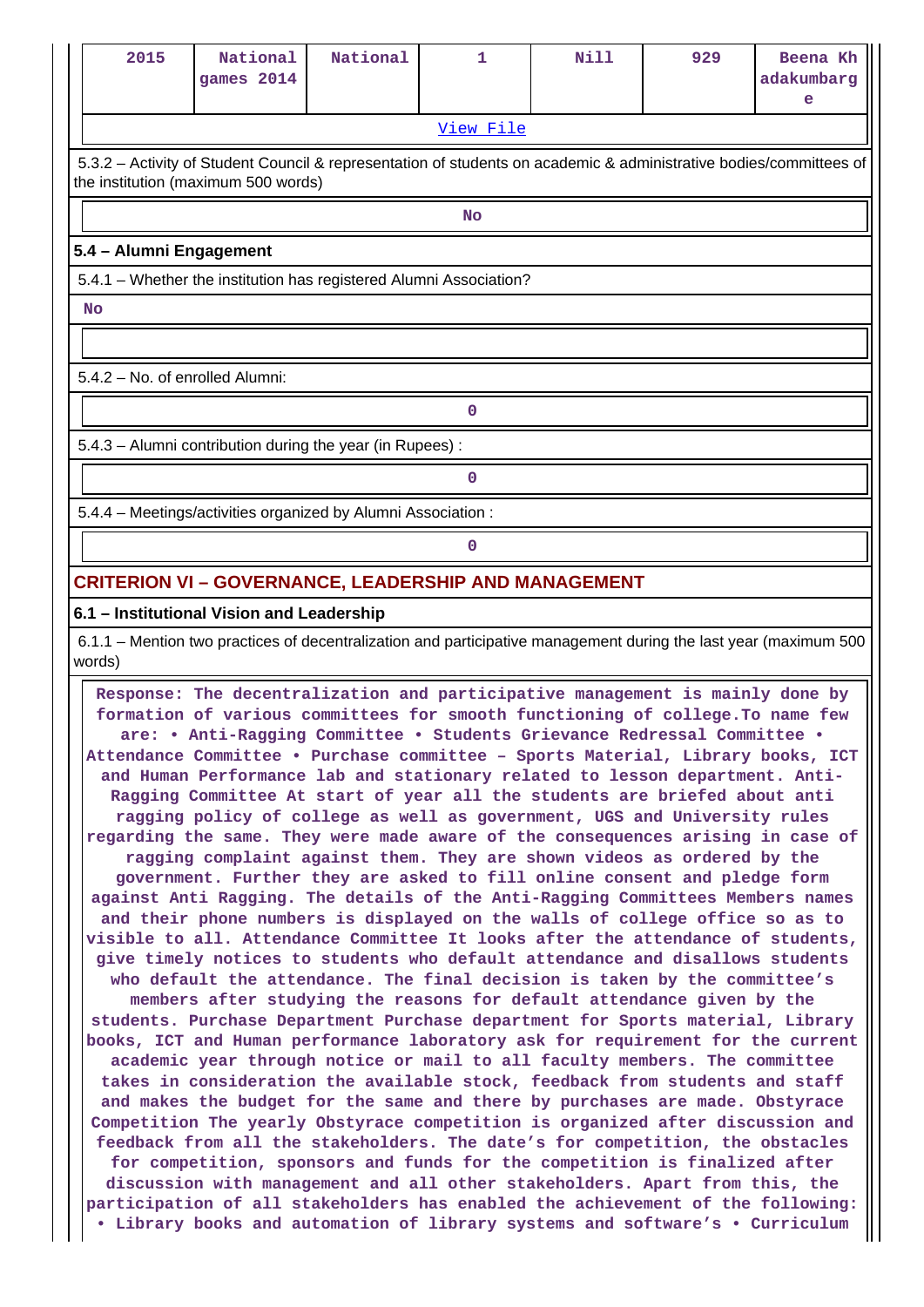**designing for courses • Parking area development • Grievances addressable of students • Full- fledged internet connectivity • Use of MY Class classroom app. • Activities planning for sports academies running in college • Full- fledged use of infrastructure available in campus with involvement of students All this testify to the participative management of all stake holders in taking an idea and making it a reality.**

6.1.2 – Does the institution have a Management Information System (MIS)?

#### **Partial**

### **6.2 – Strategy Development and Deployment**

6.2.1 – Quality improvement strategies adopted by the institution for each of the following (with in 100 words each):

| <b>Strategy Type</b>       | <b>Details</b>                                                                                                                                                                                                                                                                                                                                                                                                                                                                                                                                                                                                                                                                                                                                                                                                                                                                               |
|----------------------------|----------------------------------------------------------------------------------------------------------------------------------------------------------------------------------------------------------------------------------------------------------------------------------------------------------------------------------------------------------------------------------------------------------------------------------------------------------------------------------------------------------------------------------------------------------------------------------------------------------------------------------------------------------------------------------------------------------------------------------------------------------------------------------------------------------------------------------------------------------------------------------------------|
| Curriculum Development     | The faculty is involved actively in<br>the curriculum framing process of the<br>home University. Based on the current<br>status and requirements of the<br>stakeholders the curriculum is framed<br>and changed periodically. Guidelines<br>and suggestions from the stakeholders<br>are taken and then curriculum is<br>decided. Considering the adopted<br>Curriculum, the college tries to<br>implement maximum number of contents<br>from the curriculum. Due to the dynamic<br>changes in Physical Education and<br>Sports the syllabus provided by the<br>university in few cases do not satisfy<br>the needs of the current situation. The<br>college tries to fill in the gaps in<br>the syllabus and the current situation<br>by implementing and conducting number<br>of activities not in the syllabus -                                                                          |
| Teaching and Learning      | The teaching plan of all the subjects<br>and practical content is taken from all<br>faculties and then a review meeting is<br>conducted. The planning done by<br>faculties is discussed and changes and<br>additions are suggested and made. The<br>faculty uses new methods, strategies<br>and technology for the teaching-<br>learning and evaluation process. The<br>students who are having difficulties in<br>learning process are taught and guided<br>differently with the help of Remedial<br>Teaching. Concerned faculty teaches and<br>guides these students to gain more<br>information and knowledge and achieve<br>better performances. Faculty feedback<br>from the students is collected. Faculty<br>Peer review is done and improvements<br>are suggested. Best practices by<br>faculties in teaching learning process<br>are identified and are used by other<br>faculties. |
| Examination and Evaluation | College organizes an orientation                                                                                                                                                                                                                                                                                                                                                                                                                                                                                                                                                                                                                                                                                                                                                                                                                                                             |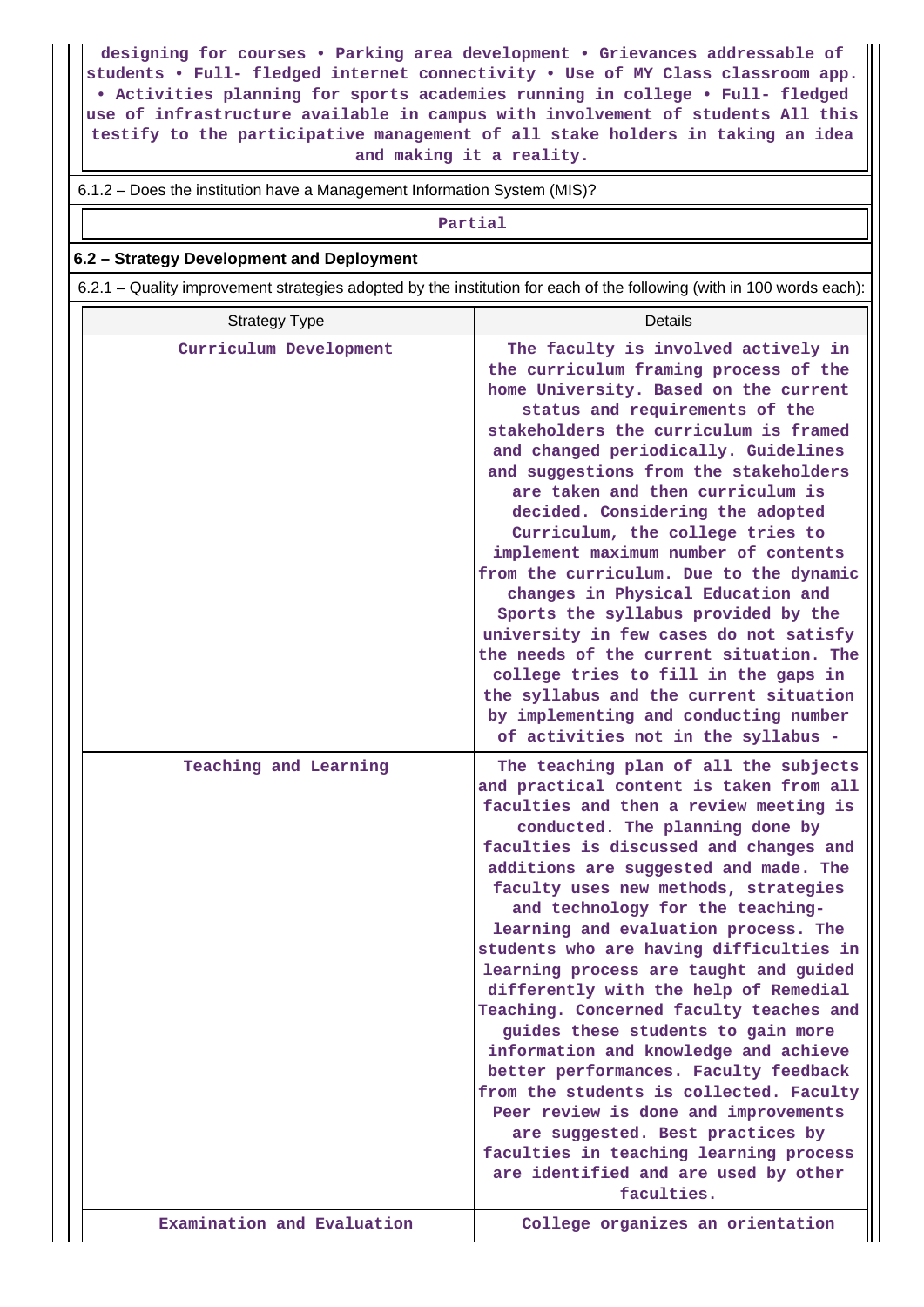|                                                               | program for students at the start of<br>the session. Internal Examination<br>schedule are displayed 15-20 days in<br>advance on the Notice Board. Different<br>examination techniques using technology<br>are employed by the faculty for<br>evaluating the students. Students with<br>special requirements are identified and<br>remedial teaching program is started.<br>More opportunities are given to low<br>achievers in the internal examinations.<br>These special need students are given<br>extra help from the Library and<br>Faculties in finding resources for<br>concerned subjects. No malpractices in<br>examination are followed and<br>entertained. Strict actions are taken<br>against students found in malpractices.<br>Concerned faculty discusses issues with<br>low achievers and are attached with<br>high achievers to increase their<br>performances. The result of the<br>internal examinations is displayed on<br>the notice board and if any discrepancy<br>in results is found then it is<br>resolved. A parent meeting was<br>conducted this year and student's<br>feedback on the same was given to them<br>as well as taken from them. Faculties<br>try to have 100 results by employing<br>different teaching learning activities.<br>A Faculty Development Program -<br>workshop on CAT - Continuous Assessment<br>Technique was conducted. Due to this<br>workshop the faculty has started<br>employing continuous and new assessment<br>techniques. |
|---------------------------------------------------------------|-------------------------------------------------------------------------------------------------------------------------------------------------------------------------------------------------------------------------------------------------------------------------------------------------------------------------------------------------------------------------------------------------------------------------------------------------------------------------------------------------------------------------------------------------------------------------------------------------------------------------------------------------------------------------------------------------------------------------------------------------------------------------------------------------------------------------------------------------------------------------------------------------------------------------------------------------------------------------------------------------------------------------------------------------------------------------------------------------------------------------------------------------------------------------------------------------------------------------------------------------------------------------------------------------------------------------------------------------------------------------------------------------------------------------------------------------------------------------------------------|
| Research and Development                                      | The college has a research cell<br>headed by a research coordinator for<br>promotion and sustenance of research<br>culture. The master degree students<br>have Research Thesis as a compulsory<br>submission. Each faculty is allotted a<br>student - (ratio of Guide: Student is<br>low) Research Submissions Awarded -<br>M.Phil. (03) Ph.D. (04) Research<br>promotional activities (Workshop, Data<br>Analysis, Review Writing, Poster<br>Presentation, etc.) are conducted for<br>Masters Degree Students. The students<br>are also encouraged to make<br>presentations at different conferences<br>and seminar.                                                                                                                                                                                                                                                                                                                                                                                                                                                                                                                                                                                                                                                                                                                                                                                                                                                                     |
| Library, ICT and Physical<br>Infrastructure / Instrumentation | . One faculty member along with the<br>Librarian is given the charge of the<br>Library. They decide upon the policies<br>and see to the smooth functioning of                                                                                                                                                                                                                                                                                                                                                                                                                                                                                                                                                                                                                                                                                                                                                                                                                                                                                                                                                                                                                                                                                                                                                                                                                                                                                                                             |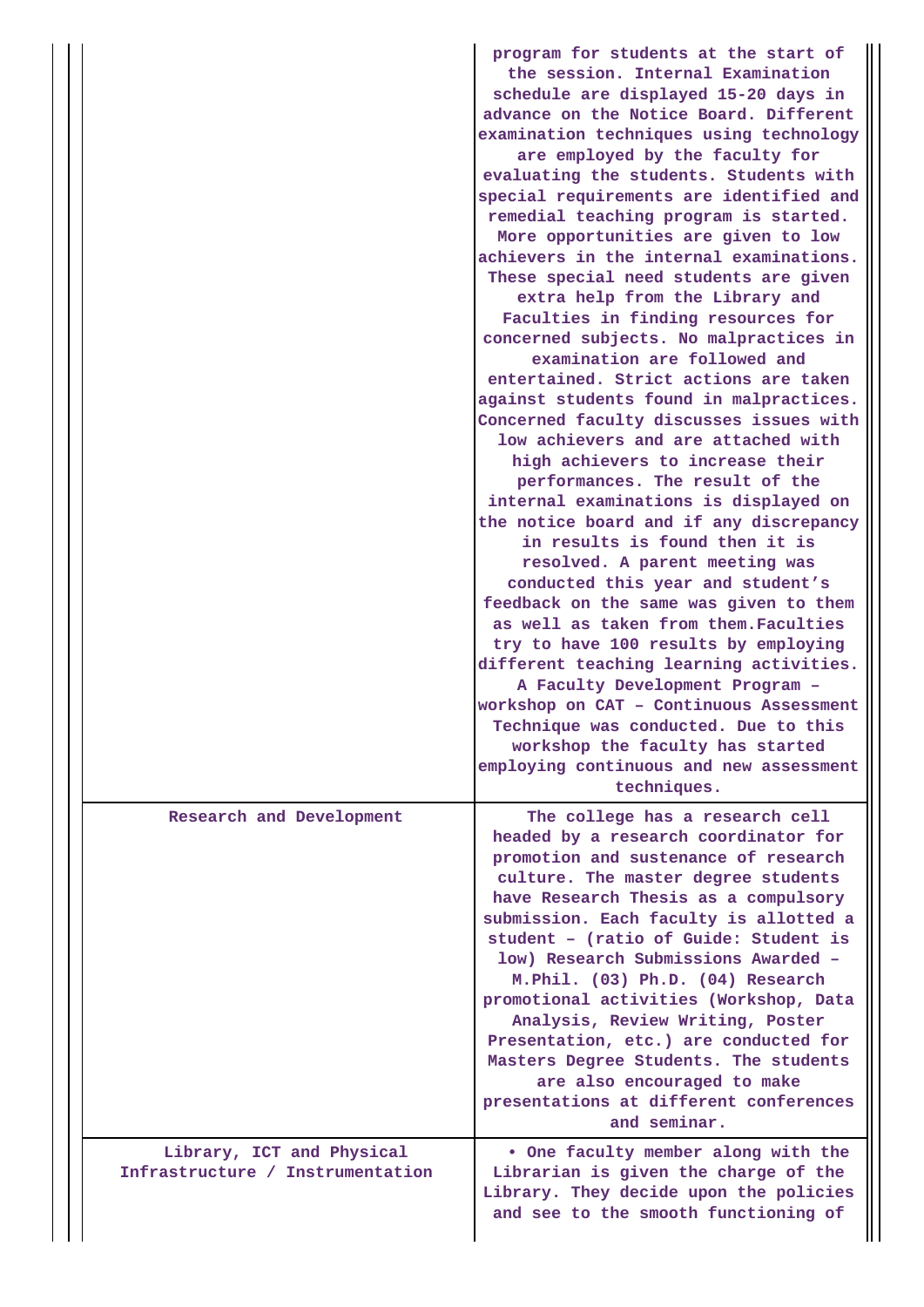|                                      | the library. . All the books are Bar<br>coded . This year the library has<br>purchased the following items: o 170<br>books - Rs. 2,40,395.27 . Computer<br>Facility . Human Performance Lab                                                                                                                                                                                                                                                                                                                   |
|--------------------------------------|---------------------------------------------------------------------------------------------------------------------------------------------------------------------------------------------------------------------------------------------------------------------------------------------------------------------------------------------------------------------------------------------------------------------------------------------------------------------------------------------------------------|
| Human Resource Management            | . 07 Faculty member attended Global<br>conference on Scientific culture in<br>Physical Education and Sports organized<br>by Department of Physical<br>Education, Punjab University Patiyala,<br>Punjab • 12 Faculty member attended<br>International Symposium organized by<br>Pune International Marathon Trust and<br>Chandrashekhar Agashe College of<br>Physical Education, Pune . 12 Faculty<br>member attended workshop on syllabus by<br>Savitribai Phule Pune University, Pune<br>• Earn Learn Scheme |
| Industry Interaction / Collaboration | 1 visit was organized for Master's<br>Students at Army Sports Institute - SSM<br>1 visit was organized for Master's<br>Students at Balewadi, Sports Expo - KKU<br>1 lesson of Master's Students conducted<br>on different sports clubs in Pune                                                                                                                                                                                                                                                                |
| Admission of Students                | Probable Students or individuals who<br>intend to take admissions are given<br>basic information on courses and future<br>prospects in Physical Education. As per<br>Govt. of Maharashtra CET Cell the<br>admission process of both BPEd MPEd is<br>conducted.                                                                                                                                                                                                                                                |

6.2.2 – Implementation of e-governance in areas of operations:

| E-governace area              | Details                                                                                                                                                                                                                                                                                                 |
|-------------------------------|---------------------------------------------------------------------------------------------------------------------------------------------------------------------------------------------------------------------------------------------------------------------------------------------------------|
| Administration                | Administration The office is working<br>towards 100 digitalization. It uses<br>computers for lot of its functions. The<br>library is digitalized and uses the<br>software to keep records of titles,<br>daily issue return, etc.                                                                        |
| Finance and Accounts          | The office uses Tally software for<br>maintaining Finance Accounts                                                                                                                                                                                                                                      |
| Student Admission and Support | The student admission is conducted by<br>the State Govt. The office has used<br>Google Drive and Google forms to intake<br>information required. The students are<br>given information about programs and<br>other educational information is shared<br>through Google Classroom or WhatsApp<br>groups. |
| Examination                   | Many of the faculties have taken<br>their examination with the help of<br>Google Drive, Mails and Google forms.<br>The ground examination is now<br>digitalized and done through Google                                                                                                                 |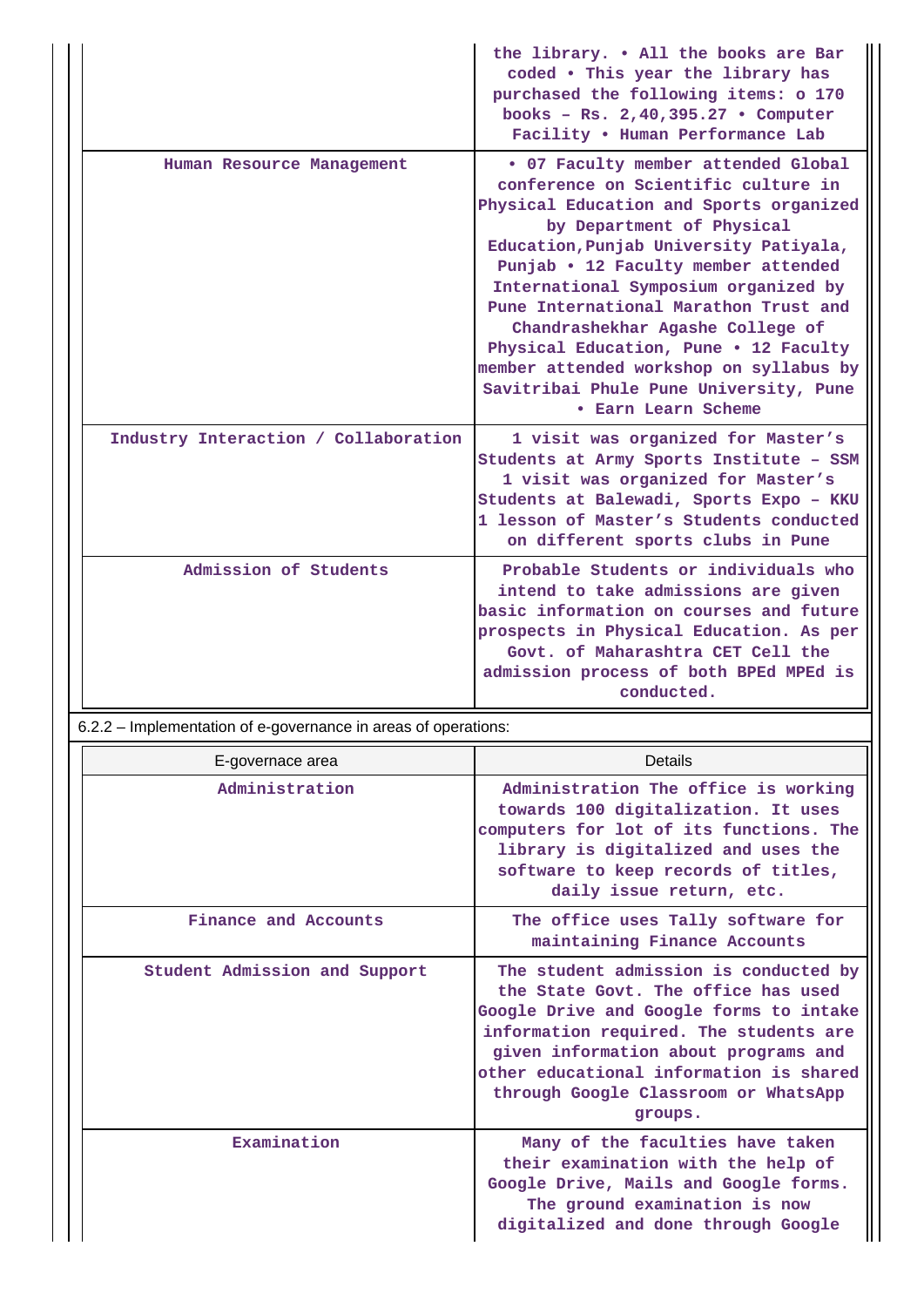**Drive.**

## **6.3 – Faculty Empowerment Strategies**

 6.3.1 – Teachers provided with financial support to attend conferences / workshops and towards membership fee of professional bodies during the year

| Year | Name of Teacher | Name of conference/<br>workshop attended<br>for which financial<br>support provided | Name of the<br>professional body for<br>which membership<br>fee is provided | Amount of support |
|------|-----------------|-------------------------------------------------------------------------------------|-----------------------------------------------------------------------------|-------------------|
| 2015 | Dr. Y.H. Bodke  | International<br>Conf. on P.E.<br>Sports                                            | <b>JECRC Univers</b><br>ity, Jaipur                                         | 10708             |
| 2015 | Dr. U.L.Raje    | $B.Ed.(phy.)$ 2<br>yrs Syllabus<br>orientation<br>prog.                             | Swarnim<br>University<br>Gujrath                                            | 4778              |
|      |                 | View File                                                                           |                                                                             |                   |

 6.3.2 – Number of professional development / administrative training programmes organized by the College for teaching and non teaching staff during the year

| Year | Title of the<br>professional<br>development<br>programme<br>organised for<br>teaching staff | Title of the<br>administrative<br>training<br>programme<br>organised for<br>non-teaching<br>staff | From date               | To Date | Number of<br>participants<br>(Teaching<br>staff) | Number of<br>participants<br>(non-teaching<br>staff) |
|------|---------------------------------------------------------------------------------------------|---------------------------------------------------------------------------------------------------|-------------------------|---------|--------------------------------------------------|------------------------------------------------------|
| 2015 | <b>NA</b>                                                                                   | <b>NA</b>                                                                                         | $01/12/2016$ 01/12/2016 |         | Nill                                             | Nill                                                 |
|      |                                                                                             |                                                                                                   | View File               |         |                                                  |                                                      |

 6.3.3 – No. of teachers attending professional development programmes, viz., Orientation Programme, Refresher Course, Short Term Course, Faculty Development Programmes during the year

| Title of the<br>professional<br>development<br>programme | Number of teachers<br>who attended | From Date  | To date    | Duration |  |  |  |
|----------------------------------------------------------|------------------------------------|------------|------------|----------|--|--|--|
| Refresher<br>course in<br>Physical<br>Education          |                                    | 02/03/2015 | 22/03/2015 | 20       |  |  |  |
| View File                                                |                                    |            |            |          |  |  |  |

6.3.4 – Faculty and Staff recruitment (no. for permanent recruitment):

|                               | Teaching                                    |      | Non-teaching |                               |  |  |  |  |
|-------------------------------|---------------------------------------------|------|--------------|-------------------------------|--|--|--|--|
| <b>Full Time</b><br>Permanent |                                             |      |              | <b>Full Time</b><br>Permanent |  |  |  |  |
|                               | Nill                                        | Nill | Nill         | <b>Nill</b>                   |  |  |  |  |
|                               | $6.3.5$ – Welfare schemes for               |      |              |                               |  |  |  |  |
|                               | Teaching<br>Non-teaching<br><b>Students</b> |      |              |                               |  |  |  |  |
|                               |                                             |      |              |                               |  |  |  |  |

**6.4 – Financial Management and Resource Mobilization**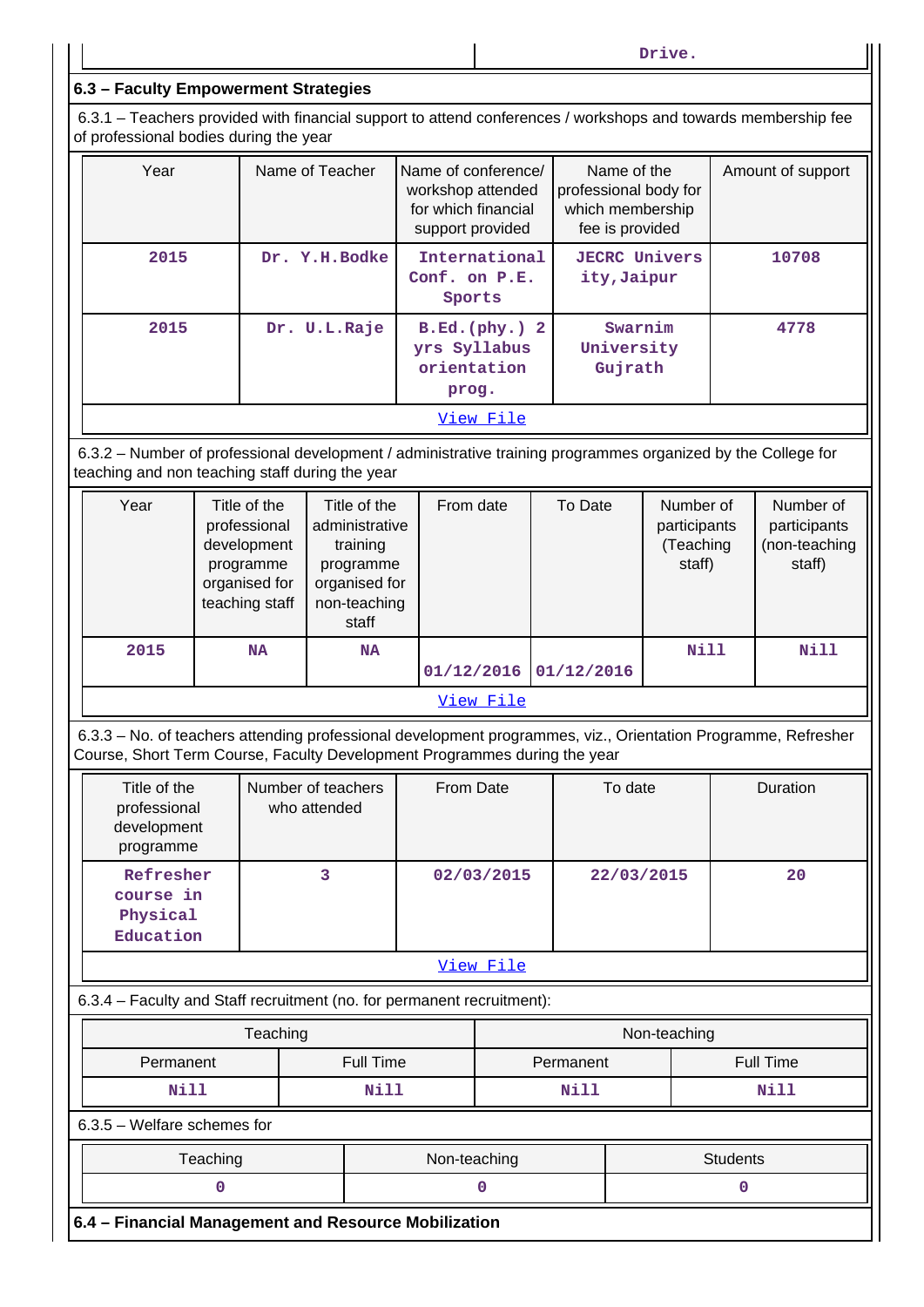6.4.1 – Institution conducts internal and external financial audits regularly (with in 100 words each)

 **Statutory audit of Year 2015-16 of the college carried out. No major irregularity /fraud were detected during the audit. Adequate controls have been exercised on the physical handling of cash, timely deposition of cash into the bank, recovery of fees from the students etc. due diligence and availability of supporting documentation at the time of making payments has been ensured at the time of audit. Accounting treatment as to capitals receipts/ payments and revenue receipts /payments has been also examined at the time of audit. No adverse remarks are mentioned in the audit report as regards to maintenance of accounts and book keeping done.**

 6.4.2 – Funds / Grants received from management, non-government bodies, individuals, philanthropies during the year(not covered in Criterion III)

| Name of the non government<br>funding agencies /individuals                           |                                        | Funds/ Grnats received in Rs. |                      |                    | Purpose                       |  |  |  |  |
|---------------------------------------------------------------------------------------|----------------------------------------|-------------------------------|----------------------|--------------------|-------------------------------|--|--|--|--|
| Savitribai Phule Pune<br>University                                                   |                                        |                               | 189801               |                    | TV projector Sp.<br>Equipment |  |  |  |  |
|                                                                                       |                                        |                               | View File            |                    |                               |  |  |  |  |
|                                                                                       | 6.4.3 - Total corpus fund generated    |                               |                      |                    |                               |  |  |  |  |
|                                                                                       |                                        | 0                             |                      |                    |                               |  |  |  |  |
| 6.5 - Internal Quality Assurance System                                               |                                        |                               |                      |                    |                               |  |  |  |  |
| 6.5.1 - Whether Academic and Administrative Audit (AAA) has been done?                |                                        |                               |                      |                    |                               |  |  |  |  |
| <b>Audit Type</b>                                                                     |                                        | External                      |                      | Internal           |                               |  |  |  |  |
|                                                                                       | Yes/No                                 | Agency                        |                      | Yes/No             | Authority                     |  |  |  |  |
| Academic                                                                              | No                                     |                               | <b>Nill</b>          | <b>No</b>          | <b>Nill</b>                   |  |  |  |  |
| Administrative                                                                        | No                                     |                               | <b>Nill</b>          | <b>No</b>          | <b>Nill</b>                   |  |  |  |  |
| 6.5.2 - Activities and support from the Parent - Teacher Association (at least three) |                                        |                               |                      |                    |                               |  |  |  |  |
|                                                                                       |                                        | <b>Nil</b>                    |                      |                    |                               |  |  |  |  |
| 6.5.3 – Development programmes for support staff (at least three)                     |                                        |                               |                      |                    |                               |  |  |  |  |
|                                                                                       |                                        | Nil                           |                      |                    |                               |  |  |  |  |
| 6.5.4 - Post Accreditation initiative(s) (mention at least three)                     |                                        |                               |                      |                    |                               |  |  |  |  |
|                                                                                       |                                        | Nil                           |                      |                    |                               |  |  |  |  |
| 6.5.5 - Internal Quality Assurance System Details                                     |                                        |                               |                      |                    |                               |  |  |  |  |
|                                                                                       | a) Submission of Data for AISHE portal |                               |                      | Yes                |                               |  |  |  |  |
|                                                                                       | b) Participation in NIRF               |                               |                      | <b>No</b>          |                               |  |  |  |  |
|                                                                                       | c)ISO certification                    |                               |                      | <b>No</b>          |                               |  |  |  |  |
|                                                                                       | d)NBA or any other quality audit       |                               |                      | <b>No</b>          |                               |  |  |  |  |
| 6.5.6 - Number of Quality Initiatives undertaken during the year                      |                                        |                               |                      |                    |                               |  |  |  |  |
| Year                                                                                  | Name of quality<br>initiative by IQAC  | Date of<br>conducting IQAC    | <b>Duration From</b> | <b>Duration To</b> | Number of<br>participants     |  |  |  |  |
| 2015                                                                                  | <b>Nill</b><br>01/12/2016              |                               |                      |                    |                               |  |  |  |  |
|                                                                                       |                                        |                               | View File            |                    |                               |  |  |  |  |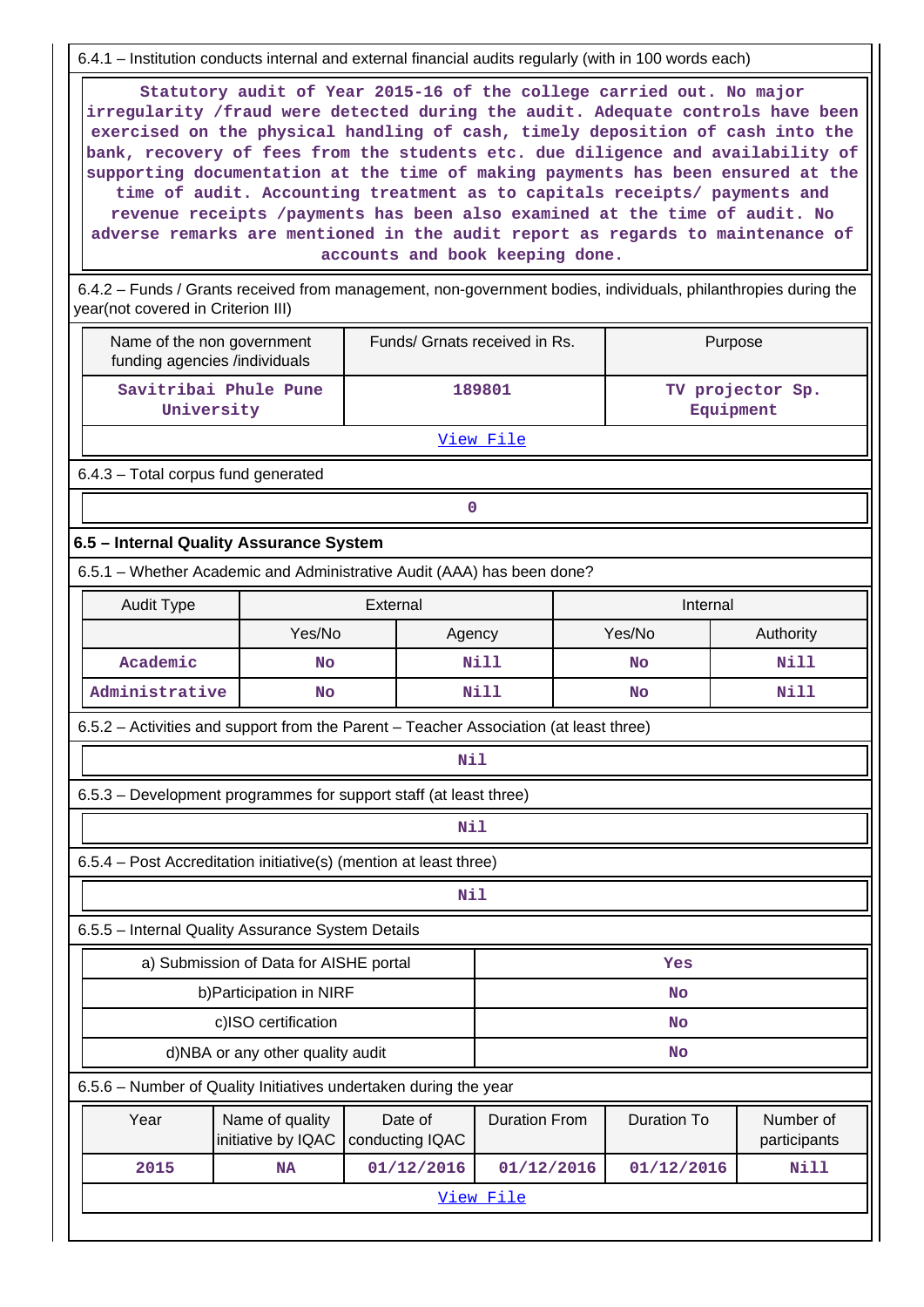|       |                                          |                                                                                             |                                                                                                   |                                                     |                      | 7.1 - Institutional Values and Social Responsibilities     | <b>CRITERION VII – INSTITUTIONAL VALUES AND BEST PRACTICES</b>                               |                        |                       |                                                                                                                                                                                                                                                                                                                                                                                                                                                                                                    |                                                     |
|-------|------------------------------------------|---------------------------------------------------------------------------------------------|---------------------------------------------------------------------------------------------------|-----------------------------------------------------|----------------------|------------------------------------------------------------|----------------------------------------------------------------------------------------------|------------------------|-----------------------|----------------------------------------------------------------------------------------------------------------------------------------------------------------------------------------------------------------------------------------------------------------------------------------------------------------------------------------------------------------------------------------------------------------------------------------------------------------------------------------------------|-----------------------------------------------------|
| year) |                                          |                                                                                             |                                                                                                   |                                                     |                      |                                                            |                                                                                              |                        |                       | 7.1.1 - Gender Equity (Number of gender equity promotion programmes organized by the institution during the                                                                                                                                                                                                                                                                                                                                                                                        |                                                     |
|       | Period from<br>Title of the<br>programme |                                                                                             |                                                                                                   |                                                     |                      | Period To                                                  |                                                                                              | Number of Participants |                       |                                                                                                                                                                                                                                                                                                                                                                                                                                                                                                    |                                                     |
|       |                                          |                                                                                             |                                                                                                   |                                                     |                      |                                                            |                                                                                              |                        | Female                | Male                                                                                                                                                                                                                                                                                                                                                                                                                                                                                               |                                                     |
|       | <b>NA</b><br>01/12/2016                  |                                                                                             |                                                                                                   |                                                     |                      |                                                            | 01/12/2016                                                                                   |                        | Nill                  | <b>Nill</b>                                                                                                                                                                                                                                                                                                                                                                                                                                                                                        |                                                     |
|       |                                          |                                                                                             |                                                                                                   |                                                     |                      |                                                            | 7.1.2 - Environmental Consciousness and Sustainability/Alternate Energy initiatives such as: |                        |                       |                                                                                                                                                                                                                                                                                                                                                                                                                                                                                                    |                                                     |
|       |                                          |                                                                                             |                                                                                                   |                                                     |                      |                                                            |                                                                                              |                        |                       | Percentage of power requirement of the University met by the renewable energy sources                                                                                                                                                                                                                                                                                                                                                                                                              |                                                     |
|       |                                          |                                                                                             |                                                                                                   |                                                     |                      | Nil                                                        |                                                                                              |                        |                       |                                                                                                                                                                                                                                                                                                                                                                                                                                                                                                    |                                                     |
|       |                                          |                                                                                             |                                                                                                   | 7.1.3 - Differently abled (Divyangjan) friendliness |                      |                                                            |                                                                                              |                        |                       |                                                                                                                                                                                                                                                                                                                                                                                                                                                                                                    |                                                     |
|       |                                          | Item facilities                                                                             |                                                                                                   |                                                     |                      | Yes/No                                                     |                                                                                              |                        |                       | Number of beneficiaries                                                                                                                                                                                                                                                                                                                                                                                                                                                                            |                                                     |
|       |                                          | Physical facilities                                                                         |                                                                                                   |                                                     |                      |                                                            | <b>No</b>                                                                                    |                        |                       | <b>Nill</b>                                                                                                                                                                                                                                                                                                                                                                                                                                                                                        |                                                     |
|       |                                          | 7.1.4 - Inclusion and Situatedness                                                          |                                                                                                   |                                                     |                      |                                                            |                                                                                              |                        |                       |                                                                                                                                                                                                                                                                                                                                                                                                                                                                                                    |                                                     |
|       | Year                                     | Number of<br>initiatives to<br>address<br>locational<br>advantages<br>and disadva<br>ntages | Number of<br>initiatives<br>taken to<br>engage with<br>and<br>contribute to<br>local<br>community |                                                     |                      | Date                                                       | Duration                                                                                     |                        | Name of<br>initiative | <b>Issues</b><br>addressed                                                                                                                                                                                                                                                                                                                                                                                                                                                                         | Number of<br>participating<br>students<br>and staff |
|       | 2015                                     | <b>Nill</b>                                                                                 |                                                                                                   | <b>Nill</b>                                         |                      | 01/12/2<br>016                                             | <b>Nill</b>                                                                                  |                        | <b>NA</b>             | <b>NA</b>                                                                                                                                                                                                                                                                                                                                                                                                                                                                                          | Nill                                                |
|       |                                          |                                                                                             |                                                                                                   |                                                     |                      |                                                            | View File                                                                                    |                        |                       |                                                                                                                                                                                                                                                                                                                                                                                                                                                                                                    |                                                     |
|       |                                          |                                                                                             |                                                                                                   |                                                     |                      |                                                            |                                                                                              |                        |                       | 7.1.5 - Human Values and Professional Ethics Code of conduct (handbooks) for various stakeholders                                                                                                                                                                                                                                                                                                                                                                                                  |                                                     |
|       |                                          | Title                                                                                       |                                                                                                   |                                                     |                      | Date of publication                                        |                                                                                              |                        |                       | Follow up(max 100 words)                                                                                                                                                                                                                                                                                                                                                                                                                                                                           |                                                     |
|       |                                          | <b>NA</b>                                                                                   |                                                                                                   |                                                     |                      |                                                            | 01/12/2016                                                                                   |                        |                       | <b>NA</b>                                                                                                                                                                                                                                                                                                                                                                                                                                                                                          |                                                     |
|       |                                          |                                                                                             |                                                                                                   |                                                     |                      |                                                            | 7.1.6 - Activities conducted for promotion of universal Values and Ethics                    |                        |                       |                                                                                                                                                                                                                                                                                                                                                                                                                                                                                                    |                                                     |
|       |                                          | Activity                                                                                    |                                                                                                   |                                                     | <b>Duration From</b> |                                                            |                                                                                              | Duration To            |                       | Number of participants                                                                                                                                                                                                                                                                                                                                                                                                                                                                             |                                                     |
|       |                                          | <b>NA</b>                                                                                   |                                                                                                   |                                                     | 01/12/2016           |                                                            | 01/12/2016                                                                                   |                        |                       | Nil                                                                                                                                                                                                                                                                                                                                                                                                                                                                                                |                                                     |
|       |                                          |                                                                                             |                                                                                                   |                                                     |                      |                                                            | No file uploaded.                                                                            |                        |                       |                                                                                                                                                                                                                                                                                                                                                                                                                                                                                                    |                                                     |
|       |                                          |                                                                                             |                                                                                                   |                                                     |                      |                                                            | 7.1.7 – Initiatives taken by the institution to make the campus eco-friendly (at least five) |                        |                       |                                                                                                                                                                                                                                                                                                                                                                                                                                                                                                    |                                                     |
|       |                                          |                                                                                             |                                                                                                   |                                                     |                      | <b>Nil</b>                                                 |                                                                                              |                        |                       |                                                                                                                                                                                                                                                                                                                                                                                                                                                                                                    |                                                     |
|       | 7.2 - Best Practices                     |                                                                                             |                                                                                                   |                                                     |                      |                                                            |                                                                                              |                        |                       |                                                                                                                                                                                                                                                                                                                                                                                                                                                                                                    |                                                     |
|       |                                          |                                                                                             |                                                                                                   |                                                     |                      | 7.2.1 - Describe at least two institutional best practices |                                                                                              |                        |                       |                                                                                                                                                                                                                                                                                                                                                                                                                                                                                                    |                                                     |
|       |                                          |                                                                                             |                                                                                                   |                                                     |                      |                                                            |                                                                                              |                        |                       | 1. Students Welfare Fund Context that required initiation of the practice<br>(100-200 words): The student welfare fund was started inorder to assist the low<br>income student for educational funds. Objectives of the practice (50-60 words):<br>To assist needy students for their educational needs. Practice (250-300 words):<br>The faculty members won a Local Sports Competition (Handball Mayor Cup - Third<br>Place) and received a token amount. The faculty members decided to start a |                                                     |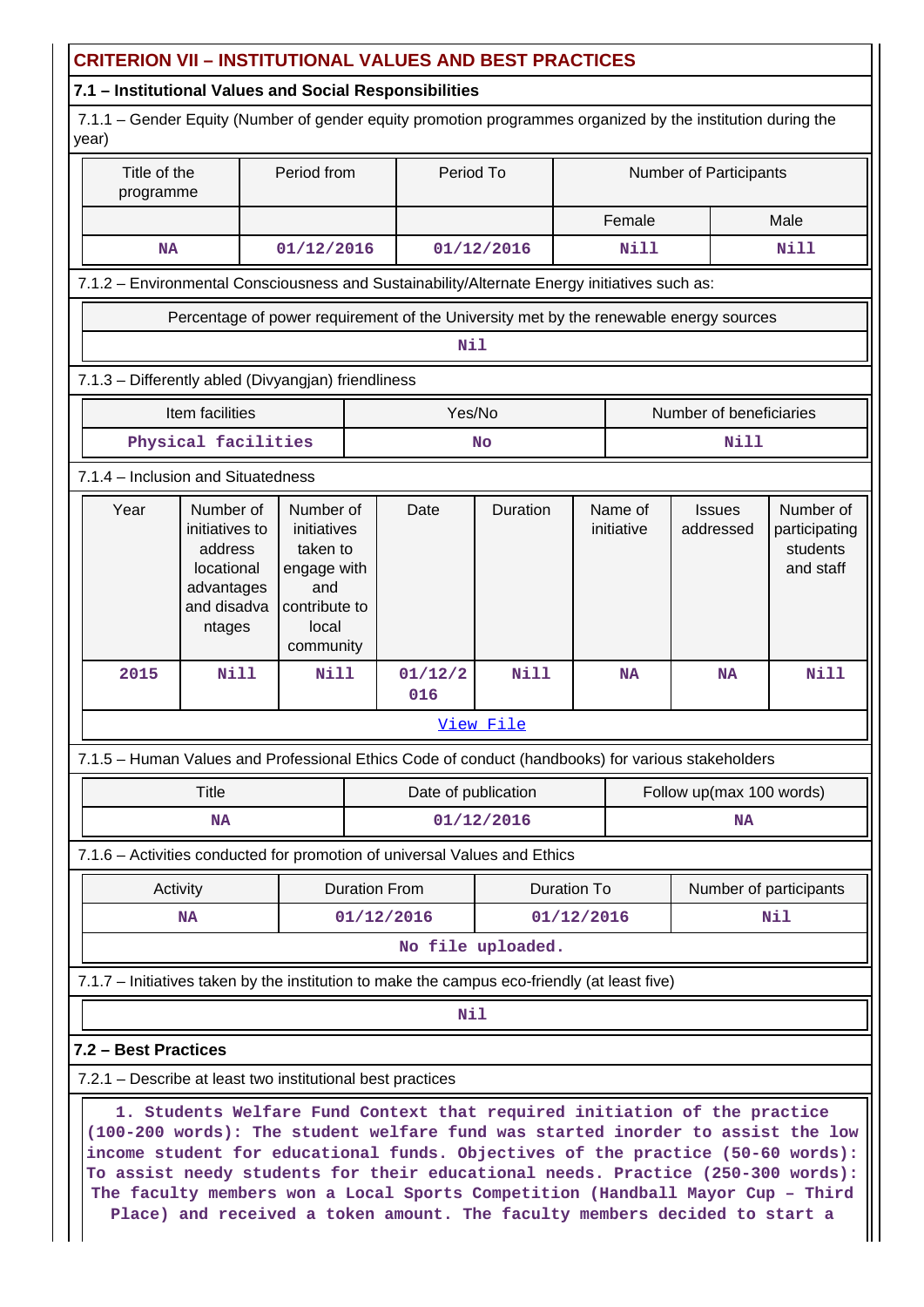**noble cause and use the amount for supporting low income students. The amount was insufficient and hence all the faculty members contributed for the fund. Some of the Alumni also contributed for the fund. The fund had now ample amount to assist few low income students. Funds were gicven to needy students and then some controversies came, eg. students didn't return funds, eligibility to receive funds, funds were given to students who were not in that need of funds, etc. Then later on policy was decided and since then the functioning is smooth. Obstacles face if any and strategies adopted to overcome them (150-200 words): Obstacles: • Initially funds were hard to find and faculty had to propagate the idea of having supporting fund for needy students. • The funds were less compared to the needy students. • The students who received the funds didn't return it and so funds were less and other needy students • Initially the process of eligibility of the funds was not decided and so it was difficult to decide between needy students. Strategies adopted: • Smooth allocation of funds from faculty, alumni and other contributors. The size of the funds is increasing day by day. • More are students benefitted by regular conveying of information about the availability of funds. • A committee is formed which decides on allocating the funds and the policy for the same is decided. Policy is updated as per new experiences. Impact of the practice (1000 words): Many students were benefited by the Welfare Fund. Rs. 57600 amount was funded. Resources required: Monetary funds, banking support, office support, Faculty to maintain records and keep follow-up. Contact person for further details: Dr. SopanKangane 2. 26th Jan Demonstrations Context that required initiation of the practice (100-200 words): 26th Jan program is of great importance in schools and the demonstration work is given to respective PET's. we received suggestions from ex-students and alumni that these programs are difficult to plan and practice at respective schools and it would be better if something can be done for better understanding and arranging demos in school. The college was organizing 26th Jan. demo since long but couldn't reach all the student trainees or failed to convey the management and philosophy behind the demos. With respect to same College started conducting demonstrations, practice demos for minimum 15-20 days, convey theory and philosophy behind the conduct of demos, principles and procedures to be followed during demo practice and actual demo, etc. Objectives of the practice (50-60 words): Equip the student trainees with adequate skills to manage, conduct and organize demos in respective schools. Practice (250-300 words): The college selects different innovative type of demos each year – using different costumes, physical exercise, form of movement, structure, etc. The practice of the demo is conducted 15- 20 days before 26th Jan and the students are conveyed about the philosophy and procedure of the demo. The principles and theory behind conducting the demo is conveyed to them regularly. The college tries to have maximum or full participation for the demo. Some of the demo includes variety of Dance forms, Pyramids, Physical Activity, Yoga, bamboo dance, pom-pom, traditional folk dances, etc. Obstacles faced if any and strategies adopted to overcome them (150-200 words): Obstacles: • Less time for practice • All student trainees are not skilled enough or suited for each demo Strategies adopted: • All the ground sessions - one month before 26th Jan - are stopped and students only practice demo. • All students are selected and are tailored/practice for the demo and acquire all the necessary skills for the demo. Impact of the practice (1000 words): • Appreciated by all Guests, participating institutes and student trainees. • Initially some students were removed from the demo due to inadequate skills, but now the faculty tries to accommodate all in to the demo. Resources required: Funds, high human resource, sound system. Contact person for further details: Dr. SopanKangane**

 Upload details of two best practices successfully implemented by the institution as per NAAC format in your institution website, provide the link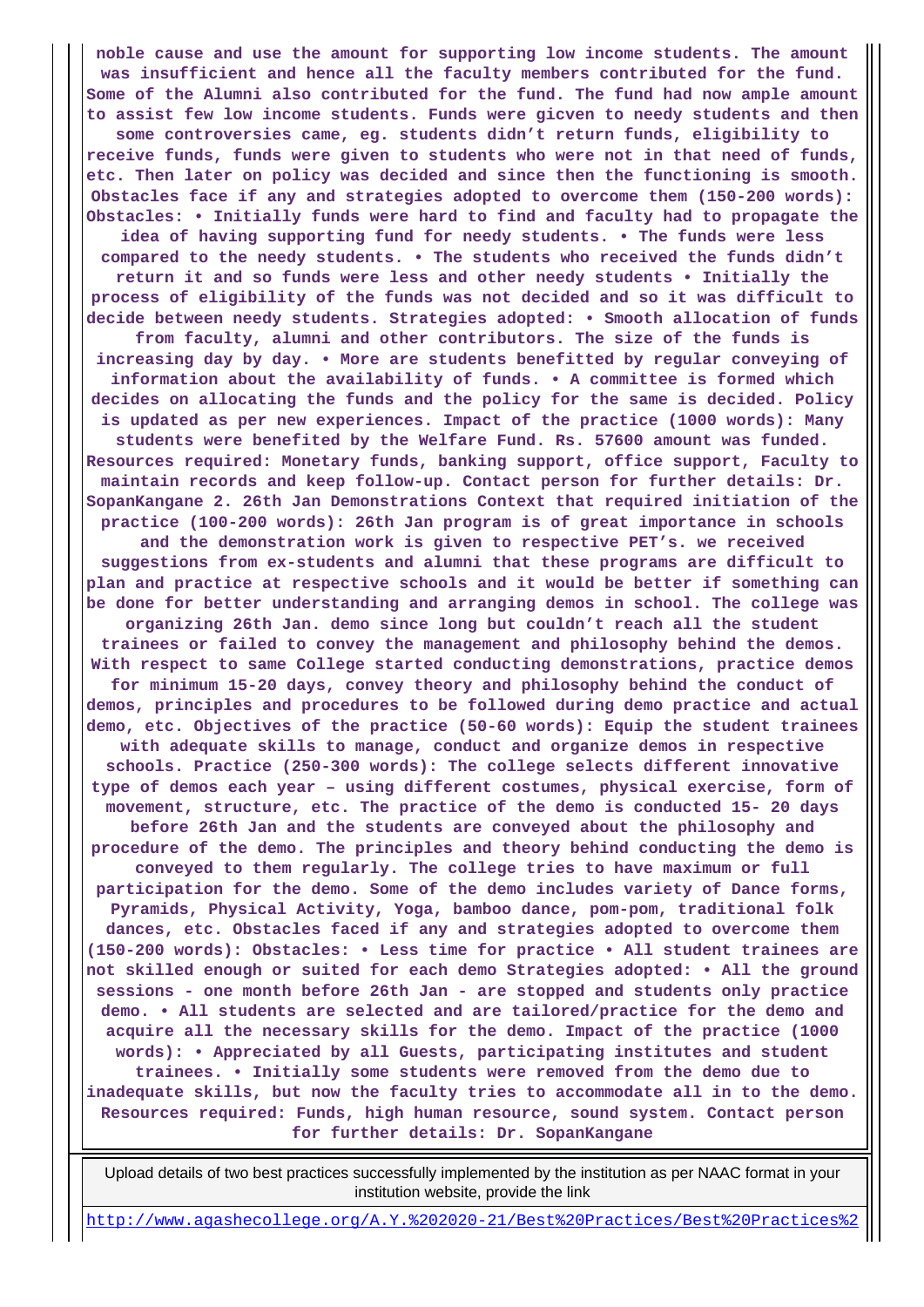#### **7.3 – Institutional Distinctiveness**

 7.3.1 – Provide the details of the performance of the institution in one area distinctive to its vision, priority and thrust in not more than 500 words

 **• Our College is a renowned and recognized institution in the state of Maharashtra in the field of Physical Education and Sports. • Best sports ground infrastructure spread over 32 acres in the heart of Pune City • Institute provides inclusive physical education and a deserving student is not denied an opportunity for education solely on socio-economic constraints. • Out of 12 faculties 09 have pursued Ph. D. Degree, 2 faculties are pursuing Ph.D. whereas 1 has applied for Registration of Ph.D. • Maximum Schools/ Colleges from Maharashtra having PE teachers/trainers, Instructor, Director of Physical Education are from CACPE. • Well-equipped library provides students maximum opportunity of learning • Add on courses in Outdoor Fitness, Aerobics, Yoga, Skating provides additional platform for students to gain additional knowledge in the field.Institute provided students prerequisite training for building and developing competencies for the placement. • Various social welfare events are carried out for enrichment of students in developing skills and social attachment. • The college is aware and strict about discipline through-out the duration of the student in the college. Internal complaint committee has established to prevent sexual harassment.No Ragging cases have been recorded since its establishment. The institute believes in Strict immediate action against in-disciplinary actions (student or faculty). • Institute takes various initiatives in all round development of a student by following strict discipline about attendance in the activity, involvement of student in the program, through remedial teaching for needy students.Significant career guidance programs are arranged by institute to guide students by arranging visits to international sports centres and interview with sportsmen and business alumni. • Various distinguished activities like Cycle Trip, OBSTYRACE (Fitness Organization), organization of sports Competitions (Intercollegiate, Inter-zone, Inter University etc.) and intramural program provides students actual knowledge of organization and management. • Institute provides holistic education to develop skills, knowledge and values through well-structured curriculum and instructions. • Mentoring scheme has developed systematic road map for improving the different aspects of personality developments, Communication Skill, Presentation Skill, Team Work, leadership qualities, resume writing, etc. and make them ready to face the challenges in the profession • Human Performance lab consisting various Psychological, Physiological and Fitness equipment provide hand on experience students and maximizes opportunity to students to learn latest procedures in assessment of sport person.**

Provide the weblink of the institution

<http://www.agashecollege.org/index.html>

#### **8.Future Plans of Actions for Next Academic Year**

 **• Preparation, Discuss Implement Teaching Plan: The faculty will prepare the teaching plans for all teaching parts and then will be discussed and finalized. The faculty will implement the teaching plan. • Use of student centered teaching methods: New teaching methods with prime focus on student will be employed • Use of different authentic assessment technique in TLP: Different evaluation and assessment techniques will be employed for better evaluation of students. • Use of technology to enhance TLP: Technology will be used to enhance the teaching learning process. (Videos, documents, etc.) • 100 result: the institution will strive for 100 result • Publishing Book of Abstracts: The Master's degree students have Research thesis as compulsory subject. Their Abstracts will be**